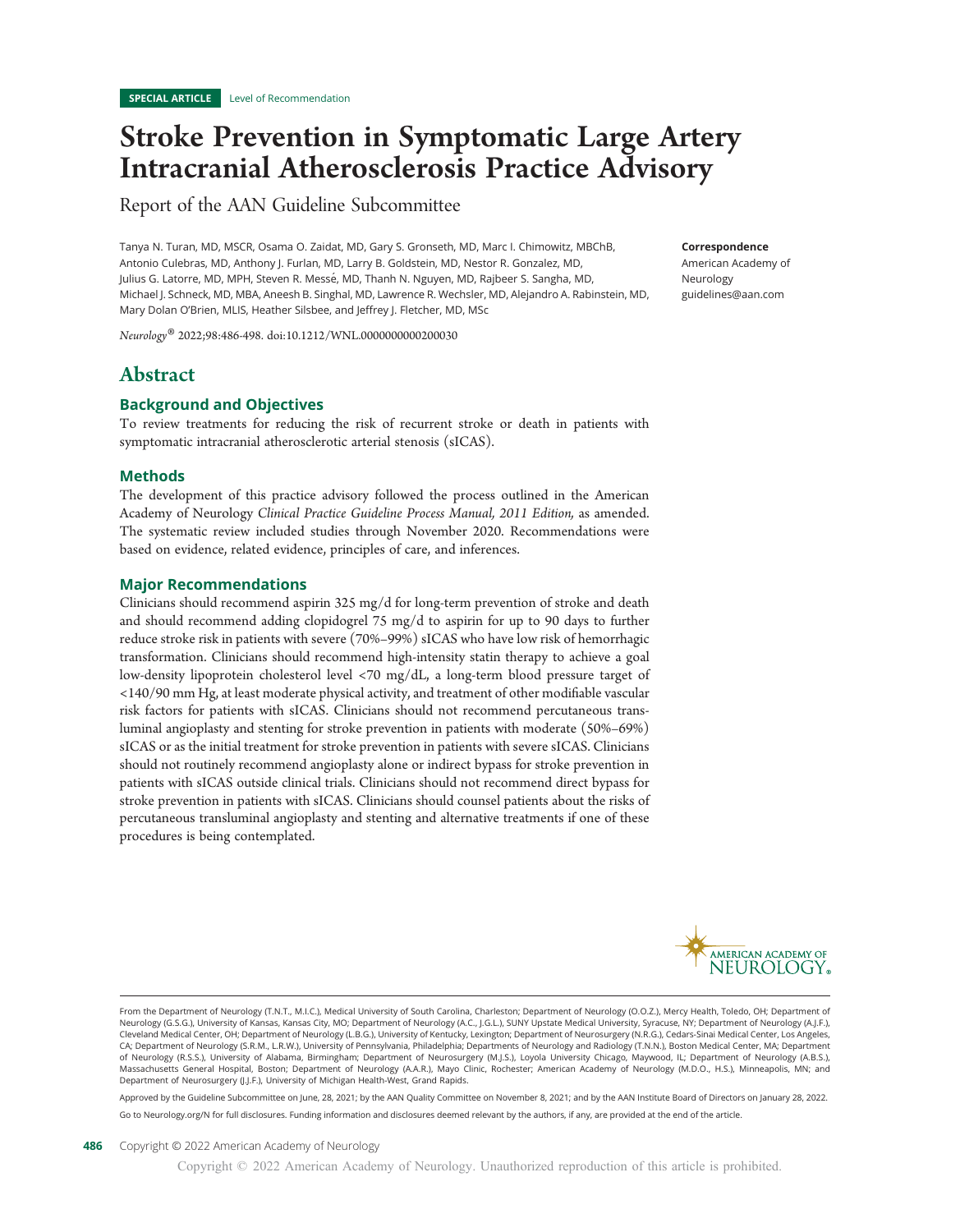## **Glossary**

AAN = American Academy of Neurology; AMM = aggressive medical management; BAIPC = bilateral arm ischemic preconditioning;  $BP = blood pressure$ ;  $DAPT = dual antiplatelet therapy$ ;  $EC/IC = extracranial to intracranial$ ;  $EDAS =$ encephaloduroarteriosynangiosis; FDA = Food and Drug Administration; LDL = low-density lipoprotein; LMWH = low molecular weight heparin;  $LOF =$  loss of function;  $MCA =$  middle cerebral artery;  $OR =$  odds ratio;  $PTAS =$  percutaneous transluminal angioplasty and stenting; RCT = randomized controlled trial; RD = risk difference; SAMMPRIS = Stenting and Aggressive Medical Management for Preventing Recurrent Stroke in Intracranial Stenosis; SBP = systolic blood pressure; sICAS = symptomatic intracranial atherosclerotic arterial stenosis; WASID = Warfarin–Aspirin Symptomatic Intracranial Disease.

Symptomatic intracranial atherosclerotic arterial stenosis (sICAS) is one of the most common causes of stroke worldwide and is associated with a high risk of recurrent stroke.<sup>1-4</sup> The global burden of stroke associated with sICAS is expected to rise as the population ages and as Asian, Black, and Hispanic populations, which have a higher prevalence of sICAS, increase, as major contributors to global population growth.<sup>5</sup>

Over the past 2 decades, evidence has accumulated informing the treatment of sICAS, with 2 general approaches emerging: (1) aggressive medical management (AMM) with dual antiplatelet therapy (DAPT) plus intensive control of vascular risk factors and (2) medical therapy plus endovascular procedures. Given the high risk of recurrent stroke reported in many studies,  $67$  clinical trials also focused on identifying and quantifying modifiable and nonmodifiable risk factors that may place patients at a particularly high risk of recurrent stroke. Knowledge of predictors of recurrent stroke is crucial for risk stratification, effect modification, and identifying therapeutic targets in future clinical trials.

This practice advisory seeks to answer the following clinical questions:

- For patients with a history of sICAS, which medical therapies, as compared with no therapy or an alternative therapy, reduce the risk of recurrent stroke/death or increase the risk of major hemorrhage (therapeutic scheme)?
	- a. Anticoagulation vs antiplatelet therapy
	- b. Specific antiplatelet therapy regimens vs alternative regimens
	- c. Antihypertensive agents or blood pressure (BP) control targets
	- d. Statin therapy or lipid targets
	- e. Ischemic preconditioning
- 2. For patients with a history of sICAS, do endovascular or extracranial to intracranial (EC/IC) bypass procedures, as compared with no procedure, reduce the risk of recurrent stroke or death (therapeutic scheme)?
- 3. For patients with a history of sICAS, what modifiable and nonmodifiable risk factors predict an increased risk of recurrent stroke or death (prognostic scheme)?
	- a. Degree of stenosis
	- b. Length of stenosis
	- c. Tandem lesions
- d. Vascular bed
- e. Degree of collateral circulation
- f. Demographics including sex, race, and ethnicity of patient
- g. Medical comorbidities
- h. Time from index event
- i. Physical activity level
- j. Lack of use of aggressive medical therapy

This article is a summary of the key findings of the practice advisory. The complete practice advisory, including evidence tables, is available at [aan.com/Guidelines/home/GuidelineDetail/](http://aan.com/Guidelines/home/GuidelineDetail/1067) [1067](http://aan.com/Guidelines/home/GuidelineDetail/1067).

# Description of the Analytic Process

This practice advisory follows the 2011 edition of the American Academy of Neurology's (AAN) guideline development process manual.<sup>8</sup> In September 2014, a multidisciplinary panel was recruited to develop the protocol for this practice advisory. The authors include content experts (T.N.T., L.B.G., M.I.C., A.C., A.J.F., J.G.L., M.J.S., A.B.S., L.R.W., O.O.Z., R.S.S., N.R.G, T.N.N., A.A.R.), a methodology expert (G.S.G.), and Guidelines Subcommittee members (J.J.F., S.R.M.). All authors were required to submit the AAN's relationship disclosure forms and copies of their curriculum vitae, which were reviewed by panel leadership. The full author panel was solely responsible for final decisions about the design, analysis, and reporting of this practice advisory, which was submitted for approval to the Guidelines Subcommittee.

Inclusion and exclusion criteria for article selection were chosen to be rated for risk of bias on the basis of a priori criteria. Consistent with prior AAN stroke-related guidelines, the primary outcome of interest was recurrent stroke or recurrent stroke and death. sICAS is defined as TIA or ischemic stroke attributed to 50%–99% atherosclerotic stenosis of a major intracranial artery. Therapeutic clinical trials of sICAS were primarily limited to stenosis of the middle cerebral, intracranial carotid, basilar, and vertebral arteries.

For therapeutic questions, only studies that randomly allocated patients with sICAS to different treatment groups and followed patients to compare their subsequent risks of recurrent stroke or death were included in the systematic review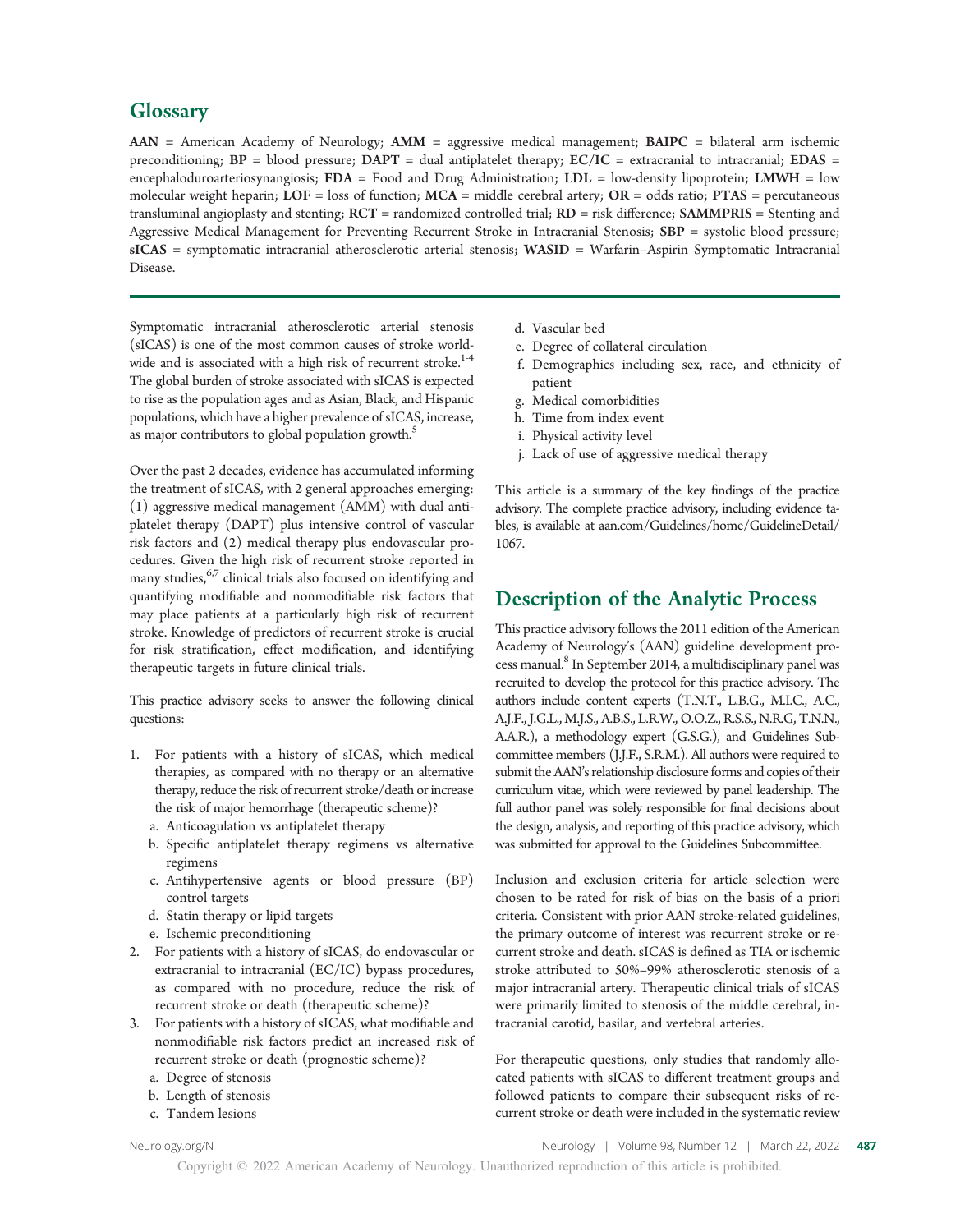and intention-to-treat analyses were used to inform conclusions. The author panel determined a priori that the effect measure used would be risk differences (RDs), with a change of 5% considered clinically meaningful. Generic inverse variance random effects meta-analytic models were used to pool effect sizes as we expected substantive heterogeneity based on patient selection, time from qualifying event, medical management, duration of follow-up, or inclusion and exclusion criteria. For the primary analysis, we utilized studies with the lowest risk of bias and greatest generalizability to inform conclusions.

For the prognostic question, only cohort studies or casecontrol studies that compared recurrent stroke risk in patients with sICAS with and without a putative risk factor were included in the systematic review. The author panel determined a priori that the primary effect measure used would be the odds ratio (OR), and if no OR was reported or calculable, the hazard ratio would be considered equivalent to the risk ratio and would be used to estimate the  $OR<sup>9-11</sup>$ An increased risk ratio of 0.5 (i.e., OR >1.5) was considered clinically meaningful. When determining risk of bias in prognostic studies, we did not downgrade a study's contribution if baseline risk factors were ascertained prior to the determination of the outcome.

Confidence in the evidence was anchored by the number and class of studies included in the synthesis. Generalizability and study precision were also considered, but studies were not downgraded for generalizability based on race or ethnicity. Evidence was downgraded when the CI for a statistically insignificant effect measure included a clinically meaningful effect (e.g., an OR >1.5) indicating poor precision. Evidence was not downgraded for imprecision when CIs around effect measures were consistent with statistical significance but contained values of uncertain clinical importance (e.g., an OR of 1.05); however, the evidence could not be upgraded. All CIs were presented transparently for individual interpretation and use in the modified Delphi process. Confidence in the evidence was downgraded by 2 levels for imprecision. Confidence in the evidence was only downgraded by 1 level in indirect studies with good precision. The magnitude of effect was considered when upgrading the confidence in evidence supported by studies with direct evidence and low risk of bias (Class I evidence).

The overall confidence in the evidence was determined using a modified Grading of Recommendations, Assessment, Development, and Evaluation (GRADE) approach.<sup>8,12,13</sup> Recommendations were derived by the author panel utilizing an iterative modified Delphi process after considering the evidence strength, risks and benefits, cost, availability, and patient preference variations.

# Analysis of Evidence

The panel searched the MEDLINE, Cochrane, and Science Citation Index databases from database inception to

February 2016 for relevant peer-reviewed articles that met inclusion criteria. The panelists reviewed the titles and abstracts of 2,325 articles for relevance, which resulted in 505 obtained for full-text review. Independent review of the 505 articles by 2 panel members resulted in 45 articles for inclusion in the analysis and evidence rating. An updated literature search following the same process was conducted in November 2020, yielding 1,233 articles. Of the reviewed abstracts, 54 were identified for full-text review and 11 new articles were ultimately selected to inform conclusions.

1a. For patients with a history of sICAS, does anticoagulation, as compared with antiplatelet therapy, reduce the risk of recurrent stroke or death?

For patients with sICAS, there is insufficient evidence to support or refute the effectiveness of warfarin, as compared with aspirin, in reducing the recurrent risk of stroke or death (RD –0.3%, 95% CI –7.2% to 6.5%; very low confidence in the evidence, 1 Class I trial, $\frac{7}{7}$  confidence downgraded due to imprecision).

For patients with sICAS, it is likely that warfarin, as compared with aspirin, increases the risk of major hemorrhage (RD 5.1%, 95% CI 1.2%–9.1%) and death (RD 5.4%, 95% CI 1.2%–9.8%). This conclusion is based on 1 Class I trial<sup>7</sup> and confidence in the evidence is moderate.

For patients with sICAS, there is insufficient evidence to support or refute the effectiveness of short-term nadroparin calcium (low molecular weight heparin [LMWH]), as compared with aspirin, for reducing the composite of early neurologic decline and recurrent stroke (RD 0.2%, 95% CI –6.3% to 6.5%) or death (RD 0.4%, 95% CI –4.5% to 5.2%; very low confidence in the evidence, 1 Class I study, $14$  confidence downgraded due to imprecision and indirectness).

For patients with sICAS, there is insufficient evidence to support or refute the effect of short-term nadroparin calcium (LMWH), as compared with aspirin, on hemorrhagic adverse events (RD 4.7%, 95% CI –3.3% to 10.3%; very low confidence in the evidence, 1 Class I study, $14$  confidence downgraded due to imprecision and indirectness).

1b. For patients with a history of sICAS, do specific antiplatelet therapy regimens, as compared with alternative antithrombotic regimens, reduce the risk of recurrent stroke or death?

## Cilostazol Regimens

For patients with sICAS, there is insufficient evidence to support or refute the effectiveness of cilostazol plus aspirin or clopidogrel (DAPT), as compared with monotherapy (aspirin or clopidogrel), for reducing the risk of recurrent stroke or death (RD –3%, 95% CI –8% to 3%;  $I^2 = 57\%$ ; very low confidence in the evidence, 1 Class I study<sup>15</sup> and 1 Class II study,<sup>16</sup> confidence downgraded for insufficient precision). The risk of serious hemorrhagic complications is likely not

488 Neurology | Volume 98, Number 12 | March 22, 2022 [Neurology.org/N](http://neurology.org/n)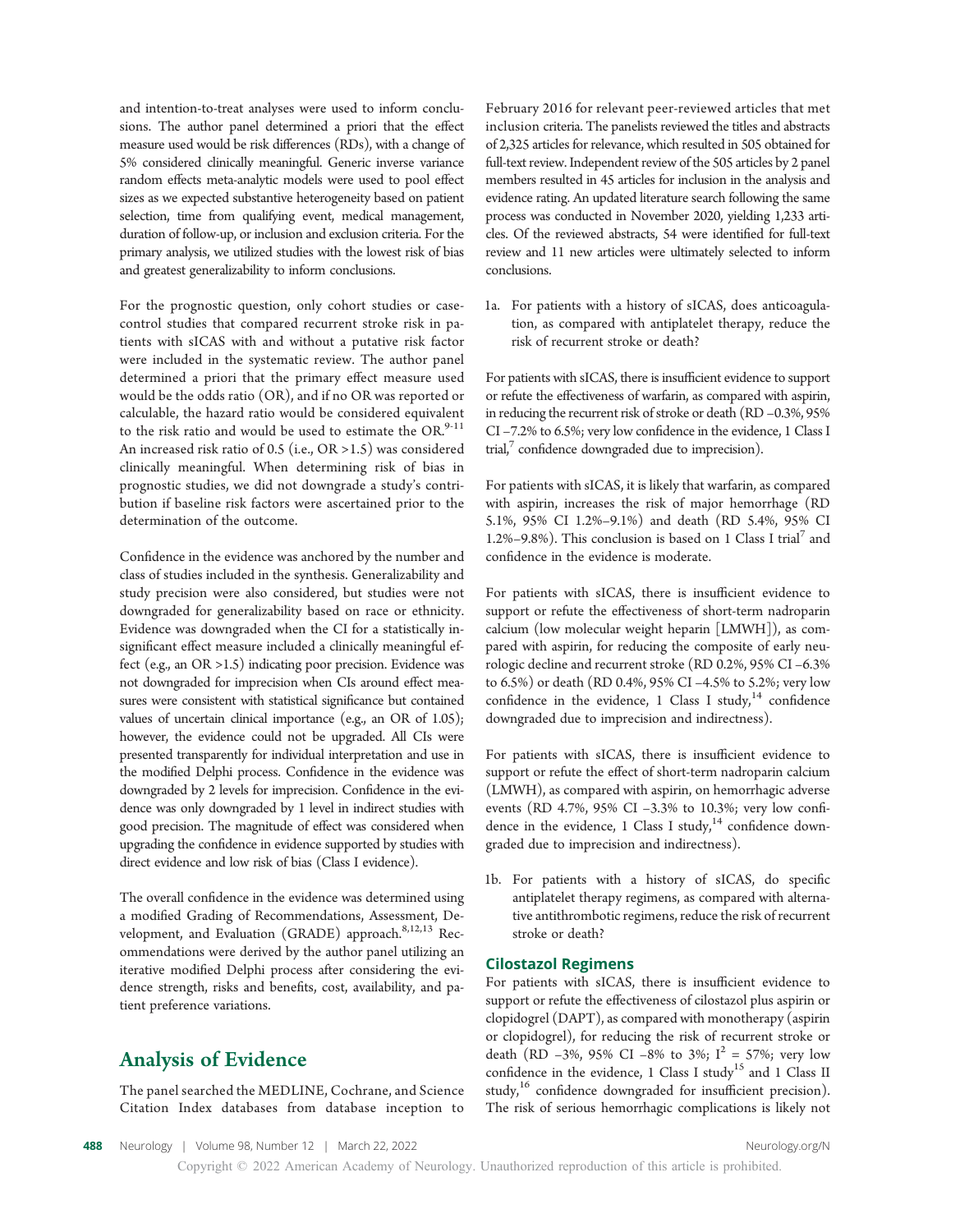different between DAPT with cilostazol compared with monotherapy (RD 0%, 95% CI –1% to 0%;  $I^2 = 0$ %; moderate confidence in the evidence, 1 Class I study<sup>15</sup> and 1 Class II study $^{16}$ ).

For patients with sICAS, there is insufficient evidence to support or refute the effectiveness of DAPT with cilostazol plus aspirin, as compared with clopidogrel plus aspirin, in reducing recurrent stroke or death (RD 1.7%, 95% CI –2.4% to 5.7%; very low confidence in the evidence, 1 Class 1 study, $17$  confidence downgraded due to imprecision). DAPT with cilostazol plus aspirin is likely not associated with any difference in hemorrhagic complications compared with clopidogrel plus aspirin (RD –1.8%, 95% CI –4.9% to 0.8%; moderate confidence in the evidence, 1 Class I study<sup>17</sup>).

## DAPT With Aspirin and Clopidogrel Regimens

For patients with sICAS, there is insufficient evidence to support or refute the effectiveness of DAPT with clopidogrel plus aspirin, compared with aspirin monotherapy, initiated soon after highrisk TIA or stroke in reducing the risk of recurrent stroke or death (RD –3%, 95% CI –7% to 1%;  $I^2 = 0$ %; very low confidence in the evidence, 1 Class I study<sup>18</sup> and 1 Class II study,<sup>19</sup> confidence downgraded due to imprecision and indirectness).

For patients with sICAS, it is possible that short-term DAPT with clopidogrel plus aspirin does not increase the risk of hemorrhagic complications compared with aspirin monotherapy in patients with TIA or minor stroke (RD –1%, 95% CI –2% to 1%;  $I^2 = 7\%$ ; low confidence in the evidence, 1 Class I study<sup>20</sup> and 1 Class II study,<sup>19</sup> confidence downgraded due to indirectness).

1c. For patients with a history of sICAS, which antihypertensive agents or BP control targets, as compared with alternative agents or targets, reduce the risk of recurrent stroke or death?

For patients with sICAS, there is insufficient evidence to support or refute the effectiveness of intensive vs modest BP control in reducing the risk of recurrent stroke or death (RD 0%, 95% CI –8.5% to 7.2%; very low confidence in the evidence, 1 Class IV study<sup>21</sup> with insufficient precision).

1d. For patients with a history of sICAS, do statin therapy or lipid targets, as compared with alternative management, reduce the risk of recurrent stroke or death?

For patients with sICAS, there is insufficient evidence to support or refute the effectiveness of any statin therapy or other lipid-lowering regimens in reducing the recurrent risk of stroke or death (very low confidence in the evidence, 2 Class IV studies $22,23$ ).

1e. For patients with a history of sICAS, does ischemic preconditioning, as compared with sham therapy, reduce the risk of recurrent stroke or death?

In patients with sICAS, bilateral arm ischemic preconditioning (BAIPC) is likely effective in reducing the risk of recurrent stroke (RD –15%, 95% CI –27% to –2%; I<sup>2</sup> = 0%; moderate confidence in the evidence, 2 Class II studies<sup>24,25</sup>).

2a. For patients with a history of sICAS, do EC/IC bypass procedures, as compared with no procedure, reduce the risk of recurrent stroke or death?

For patients with symptomatic severe middle cerebral artery (MCA) stenosis, EC/IC direct bypass, as compared with medical therapy alone, is highly likely to increase the risk of recurrent stroke or death (RD 20.3%, 95% CI 2.5%–36.7%; high confidence in the evidence, 1 Class I study,  $26$  confidence upgraded due to magnitude of effect).

2b. For patients with a history of sICAS, do endovascular procedures, as compared with no procedure, reduce the risk of recurrent stroke or death?

For patients with recent TIA or nondisabling stroke attributed to sICAS, it is highly likely that percutaneous transluminal angioplasty and stenting (PTAS) plus AMM, compared with AMM alone, increases the early risk of recurrent stroke and death (RD 13%, 95% CI 3%–24%;  $I^2 = 59%$ ; high confidence in the evidence, 2 Class I studies<sup>27-29</sup> with large magnitude of effect).

For patients with recent TIA or nondisabling stroke attributed to sICAS, it is possible that PTAS plus AMM, compared with AMM alone, does not reduce the long-term risk of recurrent stroke or death (RD 3%, 95% CI –3% to 8%;  $I^2 = 86\%$ ; low confidence in the evidence, 2 Class I studies,  $27-29$  confidence downgraded due to imprecision).

3. For patients with a history of sICAS, what modifiable and nonmodifiable risk factors predict an increased risk of recurrent stroke or death?

Evidence supporting factors that did or did not predict an increased risk of recurrent stroke or death is summarized in Table 1.

# Practice Recommendations

## **Diagnosis**

## Rationale for Recommendation 1

sICAS is one of the most common causes of stroke worldwide, responsible for 10%–50% of strokes depending on racial and ethnic factors, $2,4,30$  and can coexist with other stroke etiologies such as extracranial atherosclerosis or atrial fibrillation.<sup>31,32</sup> There is no diagnostic gold standard for diagnosing sICAS and various noninvasive and invasive techniques (e.g., magnetic resonance angiography, CT angiography, transcranial Doppler, and catheter cerebral angiography) are used with varying sensitivity and specificity.<sup>33,34</sup> Intracranial artery

[Neurology.org/N](http://neurology.org/n) Neurology | Volume 98, Number 12 | March 22, 2022 489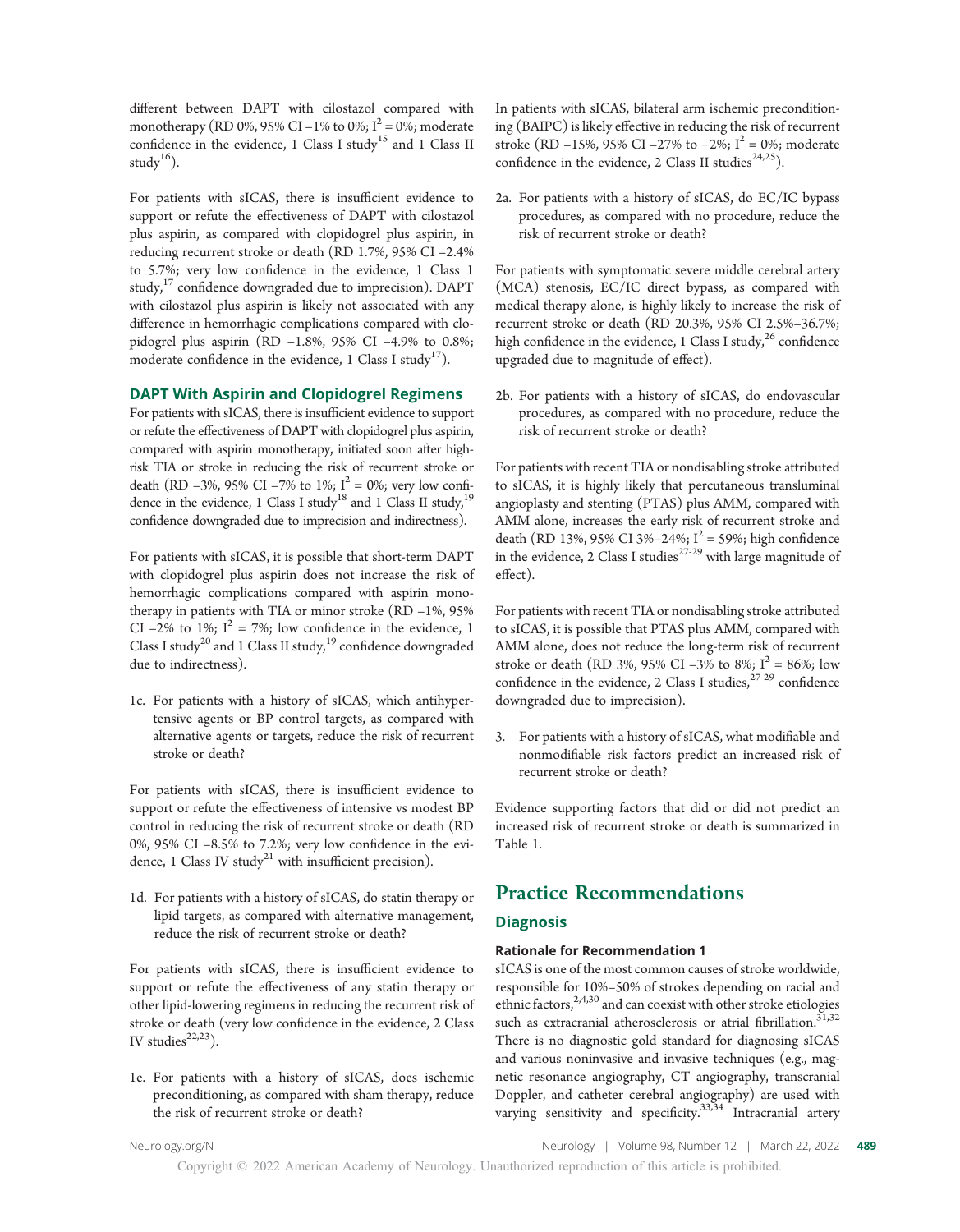## Table 1 Predictors of Recurrent Stroke or Death in Patients With Symptomatic Intracranial Atherosclerotic Arterial Stenosis

| <b>Increased Risk</b>                                                                   | <b>No Increased Risk</b>                              | <b>Point Estimate</b> | Confidence |
|-----------------------------------------------------------------------------------------|-------------------------------------------------------|-----------------------|------------|
| Risk factor control during follow-up <sup>a</sup>                                       |                                                       |                       |            |
| SBP (out of target) <sup>e18</sup>                                                      |                                                       | 1.7                   | High       |
| Mean arterial pressure (out of target) <sup>36</sup>                                    |                                                       | 2.8                   | Moderate   |
| Diastolic blood pressure (out of target) <sup>40</sup>                                  |                                                       | 2.2                   | Moderate   |
| Strict BP control plus low distal flow statuse11                                        |                                                       | 6.2                   | Low        |
| TC (out of target) <sup>36</sup>                                                        |                                                       | 2.1                   | Moderate   |
| TC/HDL ratio (out of target) <sup>36</sup>                                              |                                                       | 1.9                   | Moderate   |
|                                                                                         | Non-HDL cholesterol (out of target) <sup>36,e18</sup> | 1.4                   | Low        |
|                                                                                         | LDL cholesterol (out of target) <sup>36,e18</sup>     | 1.3                   | Low        |
| Physical activity (out of target) <sup>e18</sup>                                        |                                                       | 6.7                   | High       |
| Alcohol use (out of target) <sup>36</sup>                                               |                                                       | 1.8                   | Moderate   |
| Hemoglobin A1c (out of target) <sup>e18</sup>                                           |                                                       | 2.3                   | Moderate   |
| Modifiable risk factors at baseline <sup>b</sup>                                        |                                                       |                       |            |
|                                                                                         | SBP <sup>e9,e19</sup>                                 | 1.3                   | Low        |
|                                                                                         | Diastolic BP (lower) <sup>e20</sup>                   | 0.9                   | Moderate   |
|                                                                                         | Hypertension (no history) <sup>6,e9</sup>             | 0.9                   | Low        |
|                                                                                         | HDL cholesterole9, e19                                | 1.0                   | Low        |
| Glucose >200 mg/dLe9,e19                                                                |                                                       | 2.0                   | Moderate   |
| History of diabetes <sup>6,e9,e21</sup>                                                 |                                                       | 1.6                   | Moderate   |
| Elevated triglyceridese22                                                               |                                                       | 1.6                   | Moderate   |
|                                                                                         | Physical activity (less active) <sup>6,e9</sup>       | 1.1                   | Low        |
|                                                                                         | Body mass index6,e9                                   | 1.4                   | Low        |
|                                                                                         | Smoker $6,69$                                         | 1.0                   | Low        |
|                                                                                         | History of coronary artery disease <sup>6,e20</sup>   | 0.95                  | Low        |
|                                                                                         | Failure of antithrombotic therapy <sup>e9,e23</sup>   | 1.0                   | Low        |
| Nonmodifiable risk factors at baseline <sup>c</sup>                                     |                                                       |                       |            |
| Misery perfusion (SPECT) <sup>e32</sup>                                                 |                                                       | 31.5                  | High       |
| Impaired flow (vs complete) <sup>e12</sup>                                              |                                                       | 5.9                   | Low        |
| Qualifying infarct = borderzone <sup>e12</sup>                                          |                                                       | 3.1                   | Low        |
| Low distal flow status on quantitative magnetic<br>resonance angiography <sup>e11</sup> |                                                       | 3.4                   | Low        |
| >70% stenosis (vs 50%-69%) <sup>6, e33</sup>                                            |                                                       | 2.0                   | High       |
|                                                                                         | Anterior vs posterior circulation <sup>6,e9,e33</sup> | 1.0                   | High       |
| NIH Stroke Scale $>1^{6,\mathrm{e9}}$                                                   |                                                       | 1.8                   | High       |
| Stroke as $\mathsf{QE}^{6,\mathsf{e9}}$                                                 |                                                       | 0.6                   | High       |
| Old infarcts <sup>e9,e19</sup>                                                          |                                                       | 3.3                   | Moderate   |
| Time from QE <17 d <sup>6</sup>                                                         |                                                       | 0.6                   | Moderate   |
|                                                                                         |                                                       |                       | Continued  |

490 Neurology | Volume 98, Number 12 | March 22, 2022 [Neurology.org/N](http://neurology.org/n)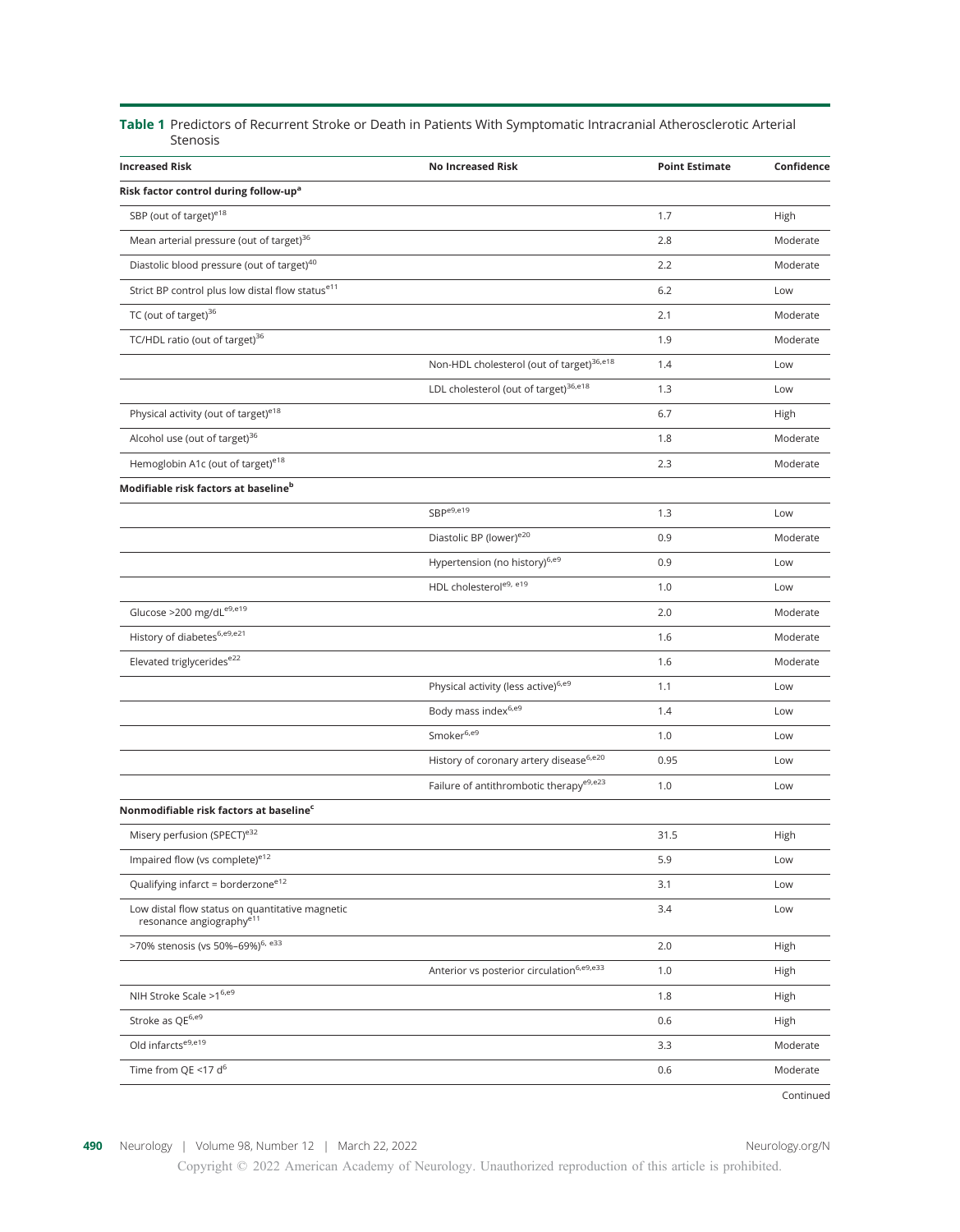## Table 1 Predictors of Recurrent Stroke or Death in Patients With Symptomatic Intracranial Atherosclerotic Arterial Stenosis (continued)

| <b>Increased Risk</b>                                                       | No Increased Risk                     | <b>Point Estimate</b> | Confidence |
|-----------------------------------------------------------------------------|---------------------------------------|-----------------------|------------|
| Qualifying infarct = borderzone plus impaired<br>collaterals <sup>e12</sup> |                                       | 6.9                   | Low        |
| Sex (female) <sup>6,e9</sup>                                                |                                       | 0.6                   | High       |
|                                                                             | Age (lower ref group) <sup>6,e9</sup> | 1.1                   | Low        |
|                                                                             | Non-White vs White <sup>6,e9</sup>    | 1.2                   | Low        |
|                                                                             |                                       |                       |            |

Abbreviations: BP = blood pressure; HDL = high-density lipoprotein; LDL = low-density lipoprotein; QE = qualifying event; SBP = systolic blood pressure; TC = total cholesterol.

<sup>a</sup> The evidence is insufficient to support or refute that failure to achieve a body mass index target and smoking cessation predicts an increased risk of recurrent stroke.<sup>e18</sup>

<sup>b</sup> There is insufficient evidence to support or refute the following modifiable risk factors in predicting an increased risk of recurrent stroke: baseline HbA1c,<sup>e24</sup><br>baseline TC, history of peripheral vascular disease,<sup>e</sup>

<sup>c</sup>The evidence is insufficient to support or refute the following nonmodifiable risk factors in predicting an increased risk of recurrent stroke: history of<br>arterial stepsed:<sup>e20,e21,e25</sup> history of TIA,<sup>6</sup> time from QE

luminal stenosis may be due to a variety of vasculopathies and atherosclerosis may be differentiated clinically in most cases.<sup>5</sup> It is important to identify sICAS as the etiology of stroke to optimize secondary prevention strategies. Expeditious evaluation is reasonable as the highest risk of recurrent stroke is soon after the incident event.

## Recommendation 1 Statement

Clinicians should utilize diagnostic modalities to diagnose sICAS and distinguish it from other intracranial vasculopathies if the results would be expected to change management or provide important prognostic information (Level B).

## Antithrombotic Medication Therapy

## Rationale for Recommendations 2, 3, and 4

The WASID trial (Warfarin–Aspirin Symptomatic Intracranial Disease) showed that in patients with sICAS, aspirin 650 mg twice daily was safer and as effective as warfarin for preventing the combined endpoint of stroke, intracerebral hemorrhage, and vascular death. Whereas the optimal aspirin dose for sICAS has not been determined, patients in the medical arm of the SAMMPRIS trial (Stenting and Aggressive Medical Management for Preventing Recurrent Stroke in Intracranial Stenosis) were treated with aspirin alone 325 mg/ d after the first 90 days. Other antiplatelet agents used for stroke prevention (e.g., ticagrelor or combination dipyridamole and aspirin) and other doses of aspirin have not been specifically studied in sICAS. The safety and efficacy of novel oral anticoagulants for prevention of stroke in sICAS are not established. Similarly, the safety and efficacy of adding aspirin to anticoagulation in patients with sICAS who require anticoagulation for another condition (e.g., atrial fibrillation) have not been established. However, given that warfarin was equally effective as aspirin for stroke prevention in WASID,

the utility of adding aspirin to warfarin does not seem warranted in light of bleeding concerns.

Combination short-term clopidogrel and aspirin use in sICAS was not directly supported by this systematic review but is supported by related evidence.<sup>19,35</sup> The CLAIR study (Clopidogrel Plus Aspirin Versus Aspirin Alone for Reducing Embolisation in Patients With Acute Symptomatic Cerebral or Carotid Artery Stenosis) showed that patients randomized to clopidogrel plus aspirin had significantly decreased microemboli in the territory of the stenotic artery when compared with aspirin alone.<sup>19</sup> When combined with the CARESS trial (Clopidogrel and Aspirin for Reduction of Emboli in Symptomatic Carotid Stenosis), a similar study of patients with carotid atherosclerosis, patients treated with clopidogrel and aspirin had a significant reduction in recurrent stroke compared with patients treated with aspirin monotherapy.<sup>35</sup> In addition, patients with sICAS in the CHANCE trial (Clopidogrel in High-Risk Patients With Acute Nondisabling Cerebrovascular Events) who were randomized to clopidogrel and aspirin had a numerically lower rate of stroke at 90 days compared with those on aspirin alone, albeit not statistically significant. Additional support for combined short-term clopidogrel and aspirin comes from analyses comparing patients in the medical arm of SAMMPRIS treated with 90 days of clopidogrel plus aspirin, who had a lower primary endpoint rate, with similar patients from WASID treated with aspirin alone at 1 month (5.8% vs 10.5%) and 6 months  $(8.9\% \text{ vs } 17.9\%).^{27,36}$  This analysis of WASID patients who met SAMMPRIS entry criteria was adjusted for confounding factors and still showed almost double the risk of stroke in the WASID patients, despite the higher burden of poor prognostic features in the SAMMPRIS patients. The optimal duration of combined clopidogrel and aspirin in sICAS has not been tested in randomized controlled trials

[Neurology.org/N](http://neurology.org/n) Neurology | Volume 98, Number 12 | March 22, 2022 491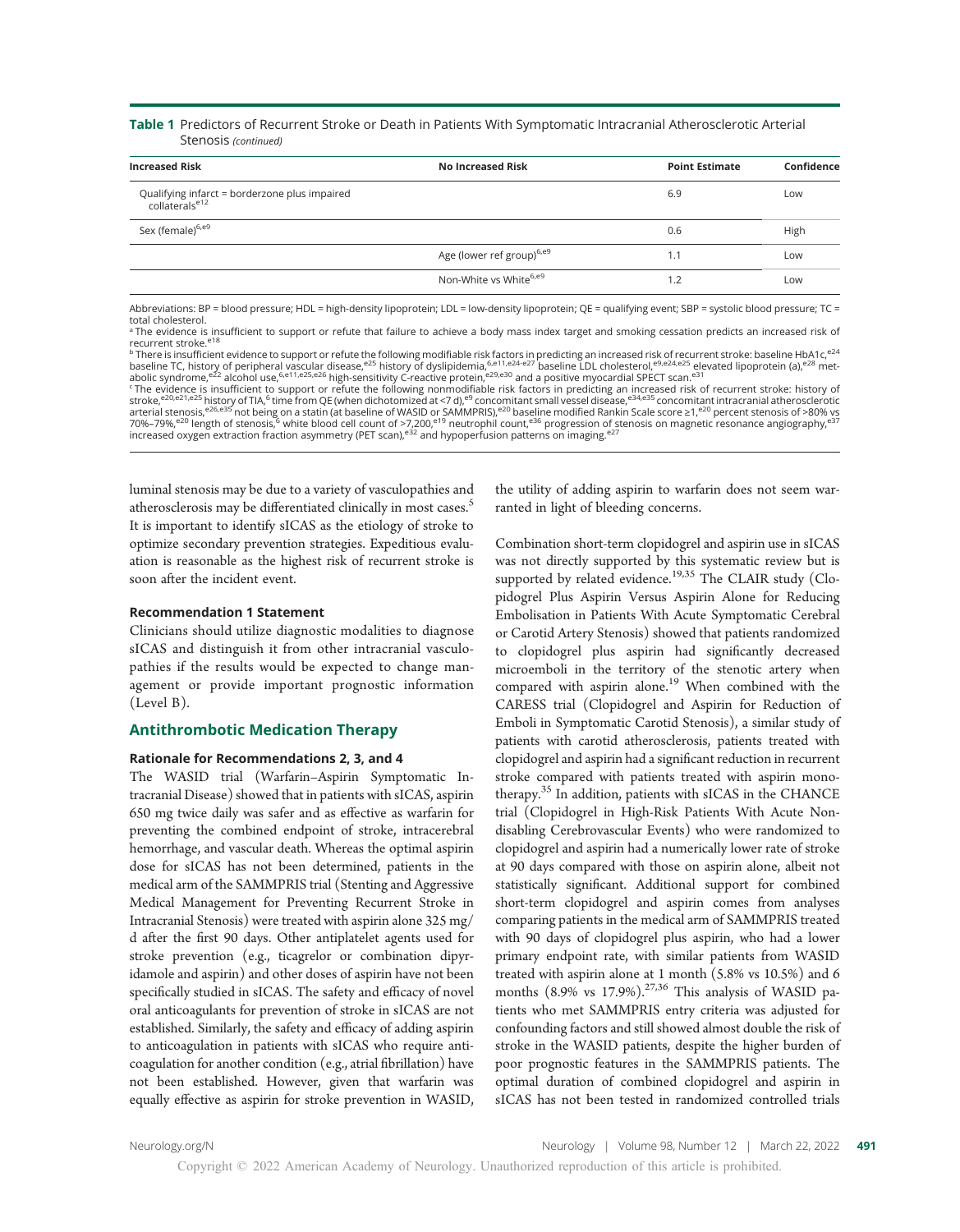(RCTs) and remains unknown, but the high rate of stroke beyond the first few months on aspirin alone in the medical arm of the SAMMPRIS trial suggests further study is needed to determine whether extending clopidogrel use beyond 3 months is warranted.

Trials of cilostazol combined with other antiplatelet agents for stroke prevention in sICAS have had mixed results. TOSS (Trial of Cilostazol in Symptomatic Intracranial Arterial Stenosis) and TOSS-2 found cilostazol plus aspirin was not better for stroke prevention than aspirin alone or clopidogrel plus aspirin. However, the CATHARSIS study (Cilostazol-Aspirin Therapy Against Recurrent Stroke with Intracranial Artery Stenosis) demonstrated that cilostazol plus aspirin prevented the combined secondary endpoint of all vascular events and new silent brain infarcts when compared with aspirin alone. A subgroup analysis of patients with sICAS in CSPS (Cilostazol Stroke Prevention Study for Antiplatelet Combination), which included heterogeneous causes of stroke, showed a lower rate of stroke when randomized to cilostazol plus either aspirin or clopidogrel compared with those on aspirin or clopidogrel alone. Generalizability of these cilostazol studies is limited in that they were conducted in a primarily Asian population and low-dose aspirin ( $\leq$ 150 mg/d) was used.

## Recommendation 2 Statement

Clinicians should recommend aspirin 325 mg/d over warfarin for long-term prevention of stroke and death in patients with sICAS (Level B).

#### Recommendation 3 Statement

Clinicians should recommend adding clopidogrel 75 mg/d to aspirin for up to 90 days to further reduce stroke risk in patients with severe (70%–99%) sICAS who have low risk of hemorrhagic transformation of ischemic stroke (Level B).

#### Recommendation 4 Statement

Clinicians may recommend adding cilostazol 200 mg/d to aspirin for up to 90 days to further reduce stroke risk in patients with sICAS and low risk of hemorrhagic complications as an alternative to clopidogrel or in Asian patients (Level C).

## Lipid and Hypertension Vascular Risk Factor Modification

#### Rationale for Recommendations 5 and 6

Support for the management of vascular risk factors in patients with sICAS comes from prespecified, post hoc analyses of sICAS clinical trials and other clinical practice guidelines for patients with stroke and vascular disease. Evidence for the use of high-intensity statins in patients with symptomatic atherosclerotic disease is well established and is applicable to patients with sICAS.<sup>37</sup> In addition, a lower rate of cerebrovascular events was seen in patients with sICAS randomized to high-intensity statin therapy compared with other

dosages. A target low-density lipoprotein (LDL) level <70 mg/dL among patients with stroke and atherosclerotic disease was found to reduce major cardiovascular events compared with patients with a target LDL <100 mg/dL. $^{38}$  Post hoc analyses from WASID and SAMMPRIS also show lower rates of vascular events with lower LDLs in sICAS. The use of other lipid-lowering agents (e.g., PCSK9 inhibitors or omega-3) has not been specifically studied in sICAS but may be supported by studies of symptomatic atherosclerotic disease.<sup>3</sup>

Historically, there was concern for targeting normal BP in the setting of an intracranial stenosis resulting in hypoperfusion and contrasting concern for worsening atherosclerosis due to uncontrolled hypertension.<sup>39</sup> Analyses from WASID, SAMMPRIS, and the CICAS registry (Chinese Intracranial Atherosclerosis) have demonstrated that among clinically stable patients with sICAS, a mean systolic BP (SBP) <140 mm Hg during follow-up was associated with a lower risk of stroke and vascular events, even in patients with posterior circulation or severe stenosis.<sup>e18,40,41</sup> Although the current American Heart Association guideline– recommended target of SBP <130 mm Hg has not been studied in patients with sICAS, an RCT of patients with sICAS comparing SBPs <120 mm Hg vs <140 mm Hg found that the more intensive group (which had a mean SBP of 124.6 mm Hg) had a higher rate of new ischemic lesions on imaging and larger stroke volume than the standard group. $2^{1,42}$  Some subgroups of patients with sICAS may be at higher risk of stroke with lower BPs, including those with hemodynamic impairment<sup>43,44</sup> or those with a large reduction in BP from baseline.

## Recommendation 5 Statement

Clinicians should recommend high-intensity statin therapy to achieve a goal LDL <70 mg/dL in patients with sICAS to reduce the risk of recurrent stroke and vascular events (Level B).

## Recommendation 6 Statement

Clinicians should recommend a long-term BP target of <140/ 90 mm Hg in clinically stable patients with sICAS to reduce the risk of recurrent stroke and vascular events (Level B).

## Physical Activity

### Rationale for Recommendation 7

In the general population, moderate physical activity reduces incidence of stroke.<sup>45</sup> Among patients with sICAS, a post hoc analysis of SAMMPRIS showed that not performing moderate physical activity at least 3–5 times per week was associated with a higher risk of recurrent stroke and vascular events (OR 6.7, 95% CI 2.5-18.1).<sup>e18</sup>

## Recommendation 7 Statement

Clinicians should recommend at least moderate physical activity in patients with sICAS who are safely capable of exercise to reduce the risk of recurrent stroke and vascular events (Level B).

492 Neurology | Volume 98, Number 12 | March 22, 2022 [Neurology.org/N](http://neurology.org/n)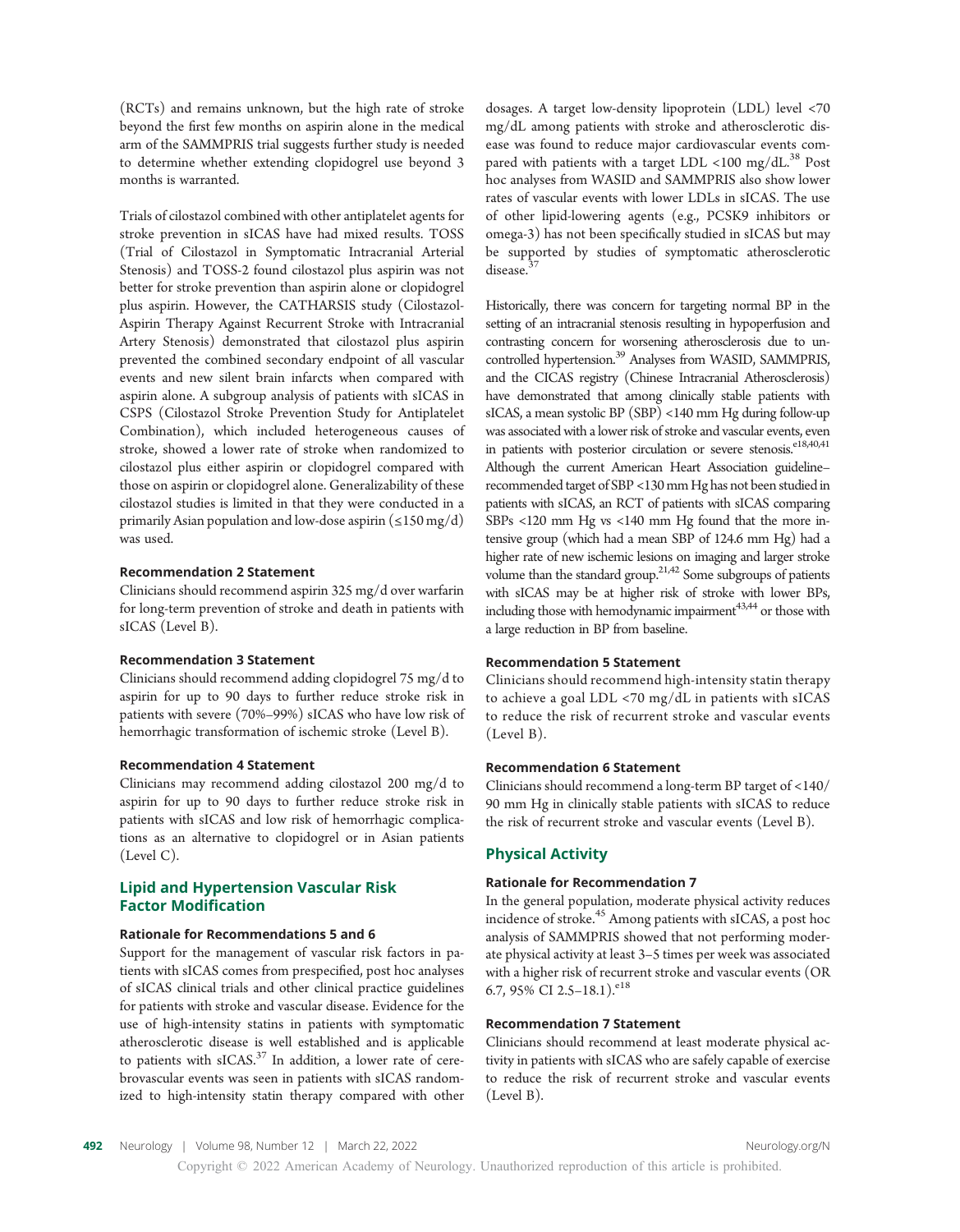## Figure 1 Summary Estimate of the Effects of PTAS + AMM Compared to AMM Alone on 30-Day Risk of Recurrent Stroke or Death

| Study                                                                           | PTAS + medical<br>Events Total |     | Events Total | Medical | Weight (%) | Risk difference<br>IV, random, 95% CI |         |                     | Risk difference<br>IV, random, 95% CI |                |      |
|---------------------------------------------------------------------------------|--------------------------------|-----|--------------|---------|------------|---------------------------------------|---------|---------------------|---------------------------------------|----------------|------|
| <b>SAMMPRIS</b>                                                                 | 33                             | 224 | 13           | 227     | 64.0       | 0.09(0.03, 0.15)                      |         |                     | н                                     |                |      |
| <b>VISSIT</b>                                                                   | 15                             | 58  | 3            | 53      | 36.0       | 0.20(0.07, 0.33)                      |         |                     |                                       |                |      |
|                                                                                 |                                |     |              |         |            |                                       |         |                     |                                       |                |      |
| <b>Total (95% CI)</b>                                                           |                                | 282 |              | 280     | 100.0      | 0.13(0.03, 0.24)                      |         |                     |                                       |                |      |
| Total events                                                                    | 48                             |     | 16           |         |            |                                       |         |                     |                                       |                |      |
| Heterogeneity: $\tau^2$ = 0.00; $\chi^2$ = 2.45; df = 1 (p = 0.12); $l^2$ = 59% |                                |     |              |         |            |                                       | $-0.50$ | $-0.25$             | 0.00                                  | 0.25           | 0.50 |
| Tests for overall effect: $z = 2.43$ ( $p = 0.02$ )                             |                                |     |              |         |            |                                       |         | Favors intervention |                                       | Favors control |      |

AMM = aggressive medical management; PTAS = percutaneous transluminal angioplasty and stenting; SAMMPRIS = Stenting and Aggressive Medical Management for Preventing Recurrent Stroke in Intracranial Stenosis; VISSIT = Vitesse Intracranial Stent Study for Ischemic Therapy

## Other Modifiable Vascular Risk Factors

### Rationale for Recommendation 8

Benefits on morbidity and mortality from maintaining a healthy lifestyle and management of other vascular risk factors are well established for patients with atherosclerotic disease and are applicable to patients with sICAS.<sup>46</sup>

### Recommendation 8 Statement

Clinicians must recommend treatment of other modifiable vascular risk factors in patients with sICAS to reduce the risk of recurrent stroke and vascular events (Level A).

## Bilateral Arm Ischemic Preconditioning

#### Rationale for Recommendation 9

Based on 2 RCTs done in patients with sICAS, 5 cycles of BAIPC twice daily appears to reduce the risk of recurrent stroke and death. However, the evidence is derived from only 2 centers in China, the studies had small sample sizes, and the studies were not blinded. These methodologic issues limit conclusions about efficacy in a multiethnic population. Whereas the risk of the procedure appears low, the BAIPC device does not have approval for use in the United States, limiting its application. These methodologic issues limit confidence in conclusions about efficacy and there are no data in a multiethnic population.

### Recommendation 9 Statement

The authors could not achieve consensus on a recommendation for BAIPC in patients with sICAS.

# Endovascular and Surgical Therapy

## Rationale for Recommendations 10–13

## Percutaneous Transluminal Angioplasty and Stenting

Recommendations related to PTAS are informed by several randomized trials that showed no benefit of PTAS (with either self-expanding or balloon-mounted stents) over medical therapy. Three RCTs have shown a higher rate of periprocedural cerebrovascular events and death from PTAS and no benefit of stroke prevention during follow-up compared with medical therapy in patients with sICAS.

Single-arm, uncontrolled registries assessing subpopulations of patients with sICAS, including medical failures (i.e., stroke or TIA while on antithrombotic medications) or those with progressive neurologic symptoms, have reported conflicting rates of periprocedural complications.<sup>47,48</sup> In a Food and Drug Administration (FDA)–mandated postmarket surveillance study of the Wingspan stent, the stroke or death rate was 23.9% within 72 hours among those who did not meet criteria for FDA-

Figure 2 Summary Estimate of the Effects of PTAS + AMM Compared to AMM Alone on Recurrent Stroke or Death Beyond 30 Days

| Study                                                                            | PTAS + medical<br>Events | Total | Events Total | Medical | Weight (%) | Risk difference<br>IV, random, 95% CI |         |                     | Risk difference<br>IV, random, 95% CI |                |      |
|----------------------------------------------------------------------------------|--------------------------|-------|--------------|---------|------------|---------------------------------------|---------|---------------------|---------------------------------------|----------------|------|
| <b>SAMMPRIS</b>                                                                  | 19                       | 191   | 21           | 210     | 55.1       | $-0.00$ ( $-0.06$ , 0.06)             |         |                     |                                       |                |      |
| <b>VISSIT</b>                                                                    | 10                       | 38    |              | 48      | 44.9       | 0.22(0.07, 0.37)                      |         |                     | н                                     |                |      |
| <b>Total (95% CI)</b>                                                            |                          | 229   |              | 258     | 100.0      | $0.10(-0.12, 0.32)$                   |         |                     |                                       |                |      |
| Total events                                                                     | 29                       |       | 23           |         |            |                                       |         |                     |                                       |                |      |
| Heterogeneity: $\tau^2$ = 0.02; $\chi^2$ = 7.21; df = 1 (p = 0.007); $I^2$ = 86% |                          |       |              |         |            |                                       | $-0.50$ | $-0.25$             | 0.00                                  | 0.25           | 0.50 |
| Tests for overall effect: $z = 0.90$ ( $p = 0.37$ )                              |                          |       |              |         |            |                                       |         | Favors intervention |                                       | Favors control |      |

AMM = aggressive medical management; PTAS = percutaneous transluminal angioplasty and stenting; SAMMPRIS = Stenting and Aggressive Medical Management for Preventing Recurrent Stroke in Intracranial Stenosis; VISSIT = Vitesse Intracranial Stent Study for Ischemic Therapy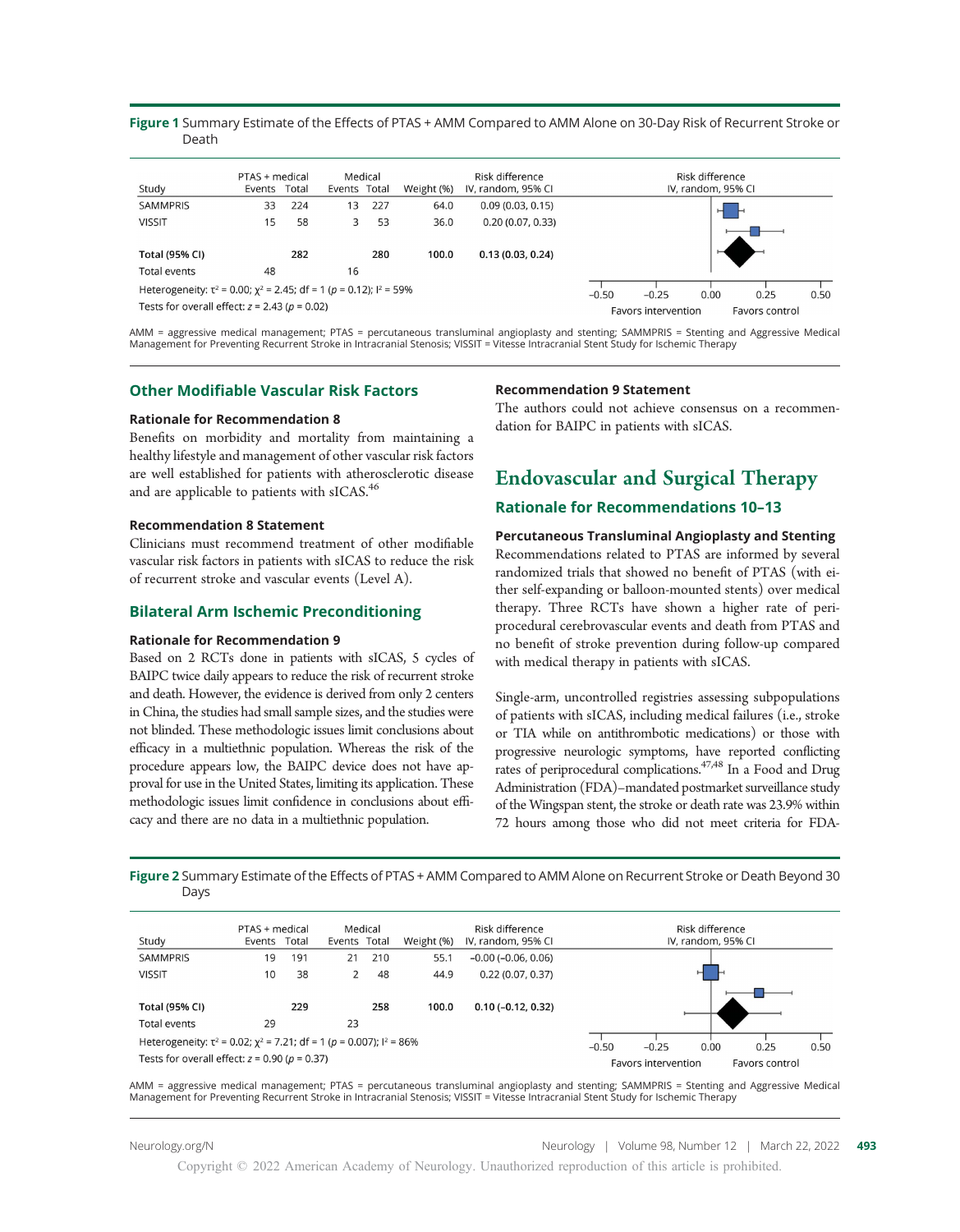approved use, many of whom had not failed medical therapy or were treated recently after stroke.<sup>49,50</sup> In post hoc analyses of RCTs, no studied subgroups have been shown to benefit from PTAS, including those with intracranial vertebral segment location or those taking antithrombotic medications at the time of the initial cerebrovascular event. PTAS has not been systematically compared with medical therapy in patients with moderate (50%–69%) sICAS, but the low risk of stroke in these patients and the high risk of periprocedural complications, which do not depend on severity of stenosis, makes PTAS unwarranted.<sup>7,51</sup>

## Angioplasty Alone

In light of safety issues related to PTAS, balloon angioplasty alone (i.e., without placement of an intracranial stent) has been considered a possible alternative for endovascular therapy.<sup>52</sup> However, no RCTs have compared angioplasty alone with medical therapy for stroke prevention in patients with sICAS. A systematic review and meta-analysis of 25 studies of angioplasty alone compared event rates in patients treated with angioplasty to events in the SAMMPRIS medical group and found no benefit of angioplasty due to high periprocedural morbidity and mortality.<sup>53</sup> Balloon angioplasty alone may be performed with a submaximal staged approach, which may have a lower rate of morbidity and mortality.<sup>54</sup>

Optimal stroke prevention for patients with sICAS who have recurrent strokes despite antiplatelet therapy and intensive treatment of risk factors is unknown. However, given the lack of efficacy data, the use of PTAS or angioplasty alone for stroke prevention in any subpopulation of patients with sICAS is investigational.<sup>52-54</sup>

## Recommendation 10 Statement

Clinicians should not recommend PTAS as the initial treatment for stroke prevention in patients with severe (70%–99%) sICAS (Level B) (Figures 1 and 2).

## Recommendation 11 Statement

Clinicians should not recommend PTAS for stroke prevention in patients with moderate (50%–69%) sICAS (Level B).

#### Recommendation 12 Statement

Clinicians should not routinely recommend angioplasty alone for stroke prevention in patients with sICAS outside clinical trials (Level B).

#### Recommendation 13 Statement

Clinicians should counsel patients about the risks of PTAS and alternative treatments if one of these procedures is being contemplated (Level B).

## Surgical Treatment

## Rationale for Recommendations 14 and 15

#### Direct Bypass

Recommendations related to the use of direct surgical bypass for stroke prevention in patients with sICAS are informed by 1

RCT. The EC/IC bypass trial included patients with sICAS and found that bypass was not associated with a decrease in recurrent stroke and death as compared with medical therapy alone. For subgroups with severe MCA stenosis or occlusion, there was an increased risk of recurrent stroke or death with direct bypass. Similar to the EC/IC bypass study, COSS (Carotid Occlusion Surgery Study), which studied patients with symptomatic ICA occlusion, found that direct bypass increases the risk of stroke and death predominantly due to early periprocedural complications.<sup>55</sup> For patients with posterior circulation vertebral artery disease, a single-center case series reported that surgical revascularization decreased recurrent stroke and death as compared with medical therapy alone, but no RCTs have been performed to establish efficacy and the procedure is considered investigational.<sup>56,57</sup>

#### Indirect Bypass

In patients with anterior circulation sICAS, indirect bypass with encephaloduroarteriosynangiosis (EDAS) is an emerging investigational surgery for stroke prevention.<sup>58-60,e1,e2</sup> A small initial study of indirect revascularization without standardized medical management showed a high rate of recurrent stroke in patients with sICAS.<sup>59</sup> Four nonrandomized studies, including 2 small case series,  ${}^{58, e1}$  1 single-center prospective study,<sup>e2</sup> and 1 two-center prospective trial with independent outcomes assessment, $e<sup>3</sup>$  suggested that there may be benefit of EDAS over medical therapy when applied with standardized medical treatment. Well-designed and wellconducted randomized trials have not been completed.

#### Recommendation 14 Statement

Clinicians should not recommend direct bypass for stroke prevention in patients with sICAS (Level B).

#### Recommendation 15 Statement

Clinicians must not routinely recommend indirect surgical revascularization for stroke prevention in patients with sICAS outside clinical trials (Level A).

## Suggestions for Future Research

## Medical Research

Randomized trials are needed to optimize type and duration of antithrombotic therapy for patients with sICAS. The most promising candidate therapies for future studies are combinations of antithrombotic therapy that have been shown in prior trials to reduce the risk of stroke in patients with (1) large artery cerebrovascular disease (ticagrelor plus aspirin), e<sup>4</sup>

(2) coronary or peripheral vascular disease (low dose factor Xa inhibitor plus aspirin), $e^5$  and (3) stroke (cilostazol plus aspirin or clopidogrel).<sup>15</sup> Novel factor XIa inhibitors alone or in combination with aspirin and clopidogrel are being evaluated in Phase II stroke prevention trials and could also be considered for future trials in patients with sICAS. Because clopidogrel is a prodrug that may be ineffective in patients who carry genetic single-nucleotide loss-of-function (LOF)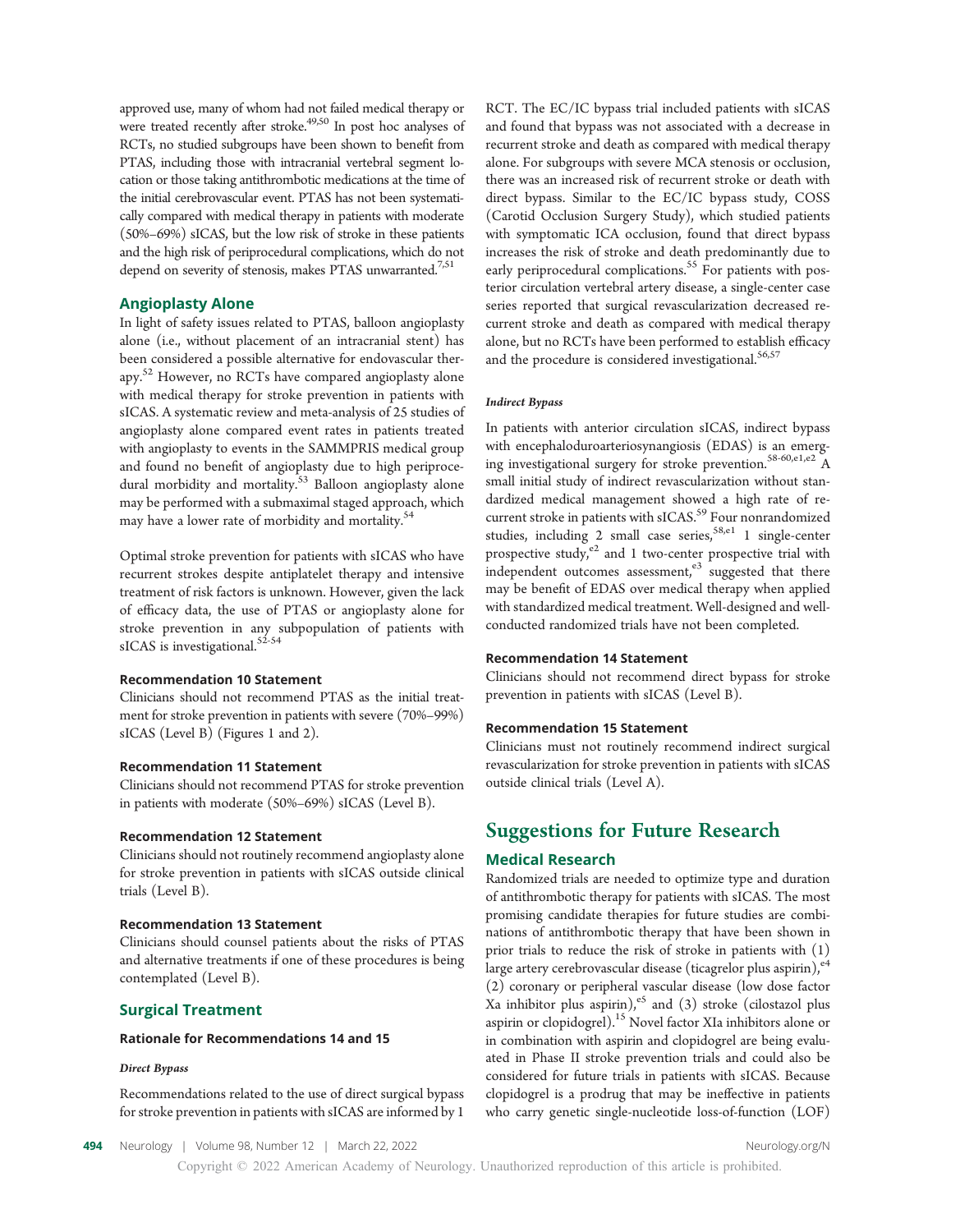polymorphisms for the CYP2C19 cytochrome P450 enzyme necessary to metabolize clopidogrel to its active form, $e<sup>6</sup>$  trials that include clopidogrel should determine the effect of CYP2C19 LOF allele carrier status on clinical outcomes.

Randomized therapeutic trials of patients with sICAS should incorporate intensive risk factor management in all arms, including the intraoperative and perioperative periods for surgical and endovascular interventions. Consideration should be given to encouraging lifestyle management including exercise, stopping smoking, and weight reduction, $e^7$  the use of a PCKS9 inhibitor in patients with raised LDL despite a maximum tolerated dose of a statin, $37$  and icosapent ethyl for patients with elevated triglycerides.<sup>e8</sup>

## Endovascular and Surgical Research

Phase I and II trials are needed to develop safe and durable endovascular treatments (e.g., submaximal balloon angioplasty alone $52$  or new intracranial stents) that could subsequently be compared with AMM in high-risk sICAS. Randomized controlled clinical trials (Phase III) are needed to compare surgical treatments  $(e.g., EDAS)^{e1}$  with AMM in these patients.

## Other Areas of Future Research

Adequately powered studies are needed to validate clinical,<sup>e9</sup> genetic (e.g., ring finger protein 213 variant), $e^{10}$  and imaging biomarkers $e^{11-e14}$  that identify high-risk patients with sICAS for enrollment in future therapeutic trials. Other promising novel therapeutic approaches that should be considered for evaluation are ischemic preconditioning, $e^{15}$  continuous positive airway pressure in patients with sleep apnea, and anti-inflammatory agents such as colchicine or canakinumab. $e^{16, e17}$ 

## Disclaimer

Clinical practice guidelines, practice advisories, systematic reviews, and other guidance published by the American Academy of Neurology (AAN) and its affiliates are assessments of current scientific and clinical information provided as an educational service. The information (1) should not be considered inclusive of all proper treatments, methods of care, or as a statement of the standard of care;  $(2)$  is not continually updated and may not reflect the most recent evidence (new evidence may emerge between the time information is developed and when it is published or read); (3) addresses only the question(s) specifically identified;  $(4)$  does not mandate any particular course of medical care; and (5) is not intended to substitute for the independent professional judgment of the treating provider, as the information does not account for individual variation among patients. In all cases, the selected course of action should be considered by the treating provider in the context of treating the individual patient. Use of the information is voluntary. AAN provides this information on an "as is" basis, and makes no warranty, expressed or implied, regarding the information. AAN specifically disclaims any warranties of merchantability or fitness for a particular use or purpose. AAN assumes no responsibility for any injury or damage to persons or property arising out of or related to any use of this information or for any errors or omissions.

## Conflict of Interest

The American Academy of Neurology (AAN) is committed to producing independent, critical, and truthful clinical practice guidelines (CPGs). Significant efforts are made to minimize the potential for conflicts of interest to influence the recommendations of this CPG. To the extent possible, the AAN keeps separate those who have a financial stake in the success or failure of the products appraised in the CPGs and the developers of the guidelines. Conflict of interest forms were obtained from all authors and reviewed by an oversight committee prior to project initiation. AAN limits the participation of authors with substantial conflicts of interest. The AAN forbids commercial participation in, or funding of, guideline projects. Drafts of the guideline have been reviewed by at least 3 AAN committees, a network of neurologists, Neurology peer reviewers, and representatives from related fields. The AAN Guideline Author Conflict of Interest Policy can be viewed at [aan.com](http://www.aan.com). For complete information on this process, access the 2011 AAN process manual.<sup>8</sup>

#### Acknowledgment

The authors thank former AAN staff members Thomas S.D. Getchius and Shannon A. Merillat, MLIS, for their assistance during the guideline development process.

#### Study Funding

This practice advisory was developed with financial support from the AAN. Authors who have served as AAN subcommittee members (S.R.M., J.J.F., G.S.G.) or who are or were AAN staff (M.D.O., H.S.) were reimbursed by the AAN for expenses related to travel to subcommittee meetings where drafts of manuscripts were reviewed.

## **Disclosure**

T. Turan has received research support from the NIH for the SAMMPRIS, CREST 2, SE-CoAST StrokeNet RCC, and CHAMPION studies, as well as for serving on the event adjudication committee for the VERiTAS clinical trial; has received personal compensation in the range of \$10,000–\$49,999 for serving as a blinded clinical events adjudicator for Pfizer and Boehringer Ingelheim; has received personal compensation in the range of \$500–\$4,999 for serving as a blinded clinical events adjudicator for trials unrelated to intracranial stenosis for W.L. Gore & Associates; and has received publishing royalties from a publication relating to health care. O. Zaidat has received personal compensation for consulting work unrelated to intracranial atherosclerosis and research support from Stryker, Cerenovous, Penumbra, and Medtronic; is the co-chair of the endovascular committee for the NIH StokeNet, the co-editor in chief for the Endovascular and Interventional Neurology section of Frontiers

[Neurology.org/N](http://neurology.org/n) Neurology | Volume 98, Number 12 | March 22, 2022 495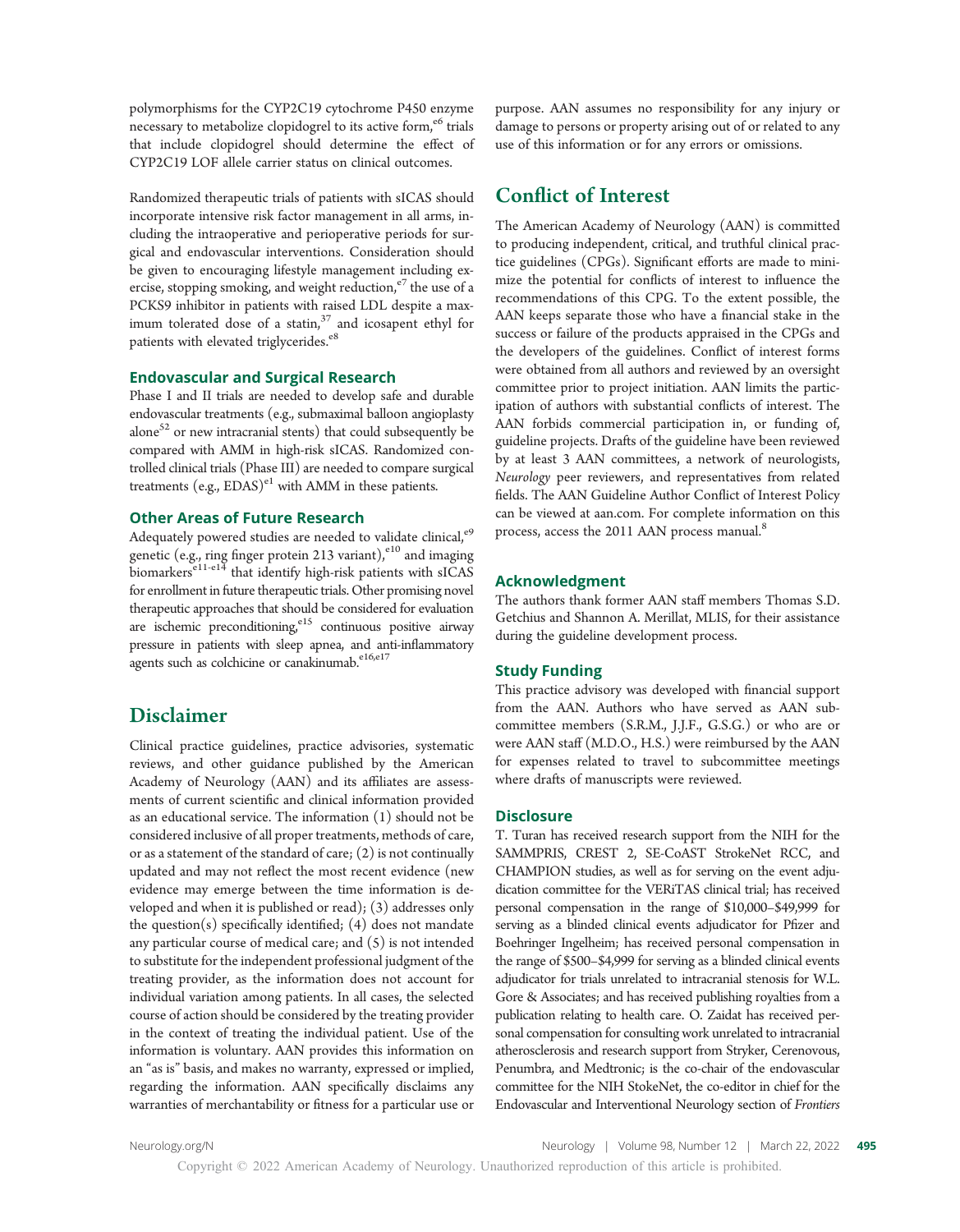in Neurology, and a past president of the Society of Vascular and Interventional Neurology; and is a founder of Galaxy Therapeutics, Inc. G. Gronseth has received personal compensation in the range of \$0–\$499 for serving as an editor, associate editor, or editorial advisory board member for Brain  $\mathcal C$  Life and has received personal compensation in the range of \$10,000–\$49,999 for serving as an associate editor of Neurology®; and has received personal compensation in the range of \$0–\$499 for serving as an evidence-based medicine consultant for the AAN Guidelines Subcommittee. M. Chimowitz has received product support from Stryker Neurovascular, AstraZeneca, Bayer AG, and Bristol Myers Squibb for the NIH-funded SAMMPRIS and WASID trials; has received personal fees from Gore, Medtronic, Merck & Co., Parexel, and NoNO Inc. for participating as a member of a data and safety monitoring board or stroke adjudicator in clinical trials unrelated to intracranial stenosis; has received funding from the NIH for the SAMMPRIS and WASID trials and the NIH Wingspan registry; has received personal compensation in the range of \$500–\$4,999 for serving on a scientific advisory or data safety monitoring board for NoNO Inc.; and his institution has received research support from the NIH. A. Culebras has served on UpToDate and MedLink Neurology editorial boards. A. Furlan has nothing to disclose. L. Goldstein has served on scientific advisory boards for Daiichi Sankyo and Merz; has received funding for travel from Pfizer, Daiichi Sankyo, and the National Lipid Association to attend scientific meetings to discuss SPARCL studies; has received publishing royalties from UpToDate, Henry Stewart Publications, and Wiley; has received research support from St. Jude Medical, Inc., for the RESPECT trial, from Nexstim for the NICHE trial, and from the NIH; has received intellectual property interests from a publication relating to health care; and his institution has received research support from the NIH; has received compensation for consulting work from Nestlé, Artemida, Roche, Abbott, and Shire; has received compensation for participating in a data safety monitoring board from Artemida and Roche; and has received an honorarium from the American Heart Association (AHA). N. Gonzalez has received research support from the NIH and the AHA. J. Latorre has nothing to disclose. S. Messé has received funding for travel from the AAN; has received publishing royalties from articles written for UpToDate, including articles about antiplatelets for secondary stroke prevention, carotid disease and surgery, and patent foramen ovale (PFO) and stroke; has received compensation from the Yale Cardiovascular Research Group for serving on clinical event committees for trials of embolic protection during valve replacement and a registry of left atrial appendage occluder placement; has received research support from W.L. Gore & Associates for a PFO closure study and a study of proximal aortic repair, from Novartis for a study of medication to reduce inflammation after intracerebral hemorrhage, from Biogen for a study of a medication to reduce edema from malignant infarction, and from the NIH for a study examining an embolic protection in aortic valve replacement, a cohort study examining renal insufficiency, and a study of sleep apnea treatment after acute stroke; and is a cofounder of and has equity in Neuralert Technologies, a company developing monitors to detect in-hospital stroke. T. Nguyen serves as editor of Frontiers in Neurology; has received compensation as a consultant for Avania; and has received research support from Medtronic and the Society of Vascular and Interventional Neurology. R. Sangha has nothing to disclose. M. Schneck has served on the editorial boards of the Journal of Stroke and Cerebrovascular Disease and Frontiers in Neurology and owns mutual funds that include health retail business stock; has received personal compensation in the range of \$500–\$4,999 for serving on a scientific advisory or data safety monitoring board for HLT; has received personal compensation in the range of \$10,000–\$49,999 for serving as an expert witness for miscellaneous legal firms; an immediate family member has received personal compensation for serving as an employee of HistoGeneX; and his institution has received research support from the NIH. A. Singhal has received personal compensation for consulting, serving on a scientific advisory board, speaking, or other activities with Omniox, Deck Therapeutics, Proneurotech, MedLink, and UpToDate; and has served as an expert in legal cases, holds stock and/or stock options in Biogen and Zafgen, and has received research support from the NIH-NINDS for serving as deputy principal investigator (PI) of the New England Regional Coordinating Center for the NIH StrokeNet, site PI of the AR-CADIA trial, and data safety monitoring board chair of the FEASt trial. L. Wechsler has served on a SanBio Company Limited scientific advisory board and holds stock in Silk Road Medical and Forest Devices; and his institution has received research support from NINDS. A. Rabinstein has received personal compensation in the range of \$5,000–\$9,999 for serving on a scientific advisory or data safety monitoring board for Boston Scientific and Boehringer-Ingelheim, has received personal compensation in the range of \$0–\$499 for serving on a scientific advisory or data safety monitoring board for Minnetronix Medical, has received personal compensation in the range of \$500–\$4,999 for serving as an editor, associate editor, or editorial advisory board member for Neurocritical Care and UpToDate; has received publishing royalties from a publication relating to health care; and his institution has received research support from Oculogica. M. Dolan O'Brien is an employee of the American Academy of Neurology. H. Silsbee is an employee of the American Academy of Neurology. J. Fletcher has nothing to disclose. Go to [Neurology.org/N](https://n.neurology.org/lookup/doi/10.1212/WNL.0000000000200030) for full disclosures.

## Publication History

Received by Neurology August 10, 2021. Accepted in final form January 3, 2022.

#### Appendix Authors

| <b>Name</b>                           | Location                                                                        | Contribution                                                                                                                                                                                            |
|---------------------------------------|---------------------------------------------------------------------------------|---------------------------------------------------------------------------------------------------------------------------------------------------------------------------------------------------------|
| Tanya N.<br>Turan, MD,<br><b>MSCR</b> | Department of Neurology,<br>Medical University of South<br>Carolina, Charleston | Design or conceptualization<br>of the study, major role in<br>the acquisition of data,<br>analysis or interpretation of<br>the data, drafting or revising<br>the manuscript for<br>intellectual content |

Copyright © 2022 American Academy of Neurology. Unauthorized reproduction of this article is prohibited.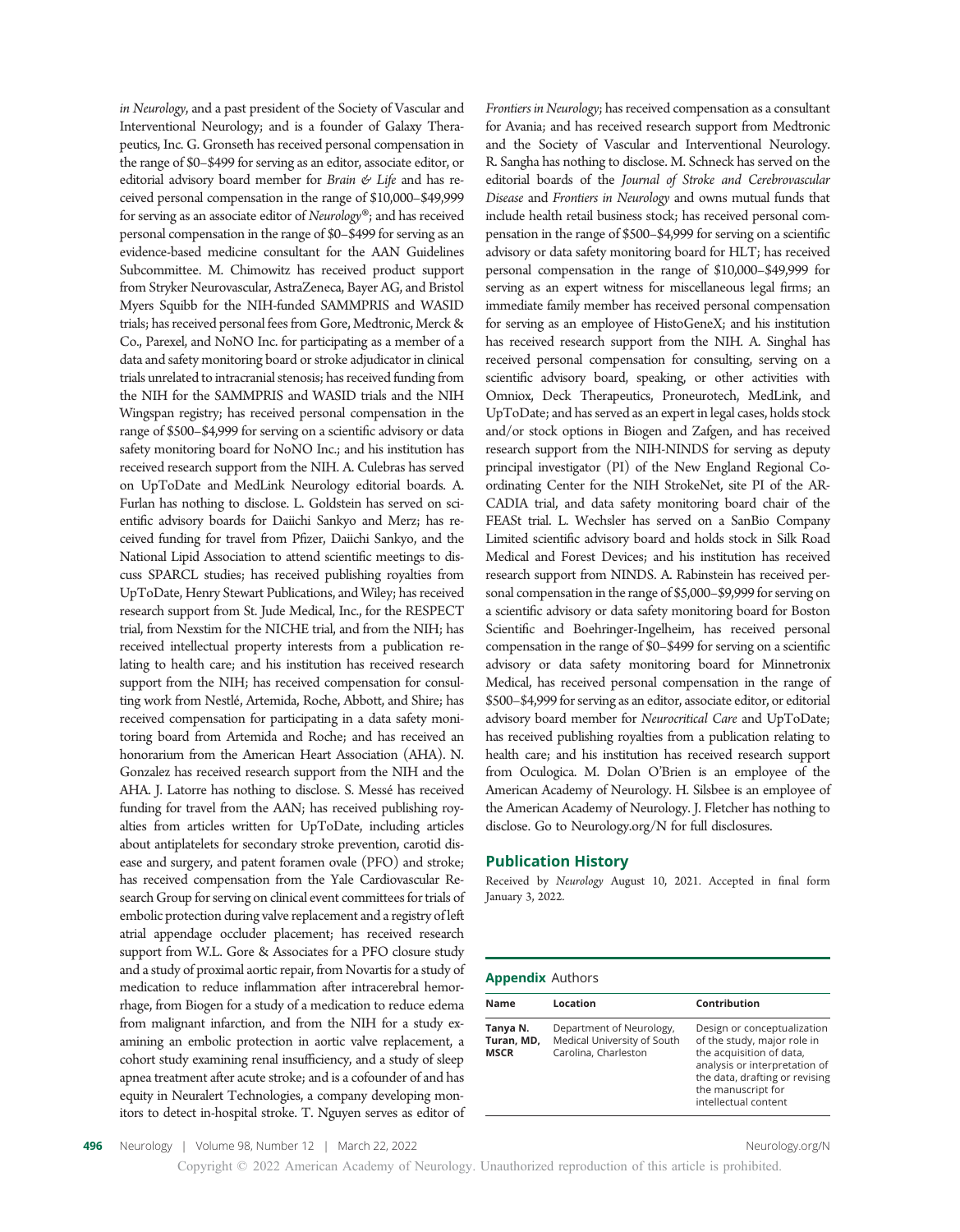#### Appendix (continued)

| Name                                  | Location                                                                            | Contribution                                                                                                                                            |
|---------------------------------------|-------------------------------------------------------------------------------------|---------------------------------------------------------------------------------------------------------------------------------------------------------|
| Osama<br>Zaidat, MD                   | Department of Neurology,<br>Mercy Health, Toledo, OH                                | Analysis or interpretation of<br>the data, drafting or revising<br>the manuscript for<br>intellectual content                                           |
| Gary S.<br>Gronseth,<br>МD            | Department of Neurology,<br>University of Kansas, Kansas<br>City, MO                | Analysis or interpretation of<br>the data, drafting or revising<br>the manuscript for<br>intellectual content                                           |
| Marc I.<br>Chimowitz,<br><b>MBChB</b> | Department of Neurology,<br>Medical University of South<br>Carolina, Charleston     | Analysis or interpretation of<br>the data, drafting or revising<br>the manuscript for<br>intellectual content                                           |
| Antonio<br>Culebras,<br>МD            | Department of Neurology,<br><b>SUNY Upstate Medical</b><br>University, Syracuse, NY | Analysis or interpretation of<br>the data, drafting or revising<br>the manuscript for<br>intellectual content                                           |
| Anthony J.<br>Furlan, MD              | Department of Neurology,<br>Cleveland Medical Center,<br>OН                         | Analysis or interpretation of<br>the data, drafting or revising<br>the manuscript for<br>intellectual content                                           |
| Larry B.<br>Goldstein,<br>MD          | Department of Neurology,<br>University of Kentucky,<br>Lexington                    | Analysis or interpretation of<br>the data, drafting or revising<br>the manuscript for<br>intellectual content                                           |
| Nestor R.<br>Gonzalez,<br>МD          | Department of<br>Neurosurgery, Cedars-Sinai<br>Medical Center, Los Angeles,<br>CA   | Analysis or interpretation of<br>the data, drafting or revising<br>the manuscript for<br>intellectual content                                           |
| Julius G.<br>Latorre,<br>MD, MPH      | Department of Neurology,<br><b>SUNY Upstate Medical</b><br>University, Syracuse, NY | Analysis or interpretation of<br>the data, drafting or revising<br>the manuscript for<br>intellectual content                                           |
| Steven R.<br>Messe, MD                | Department of Neurology,<br>University of Pennsylvania,<br>Philadelphia             | Analysis or interpretation of<br>the data, drafting or revising<br>the manuscript for<br>intellectual content                                           |
| Thanh N.<br>Nguyen,<br>МD             | Department of Neurology,<br>Radiology, Boston Medical<br>Center, MA                 | Analysis or interpretation of<br>the data, drafting or revising<br>the manuscript for<br>intellectual content                                           |
| Rajbeer S.<br>Sangha, MD              | Department of Neurology,<br>University of Alabama,<br>Birmingham                    | Major role in the acquisition of<br>data, analysis or interpretation<br>of the data, drafting or revising<br>the manuscript for intellectual<br>content |
| Michael J.<br>Schneck,<br>MD, MBA     | Department of<br>Neurosurgery, Loyola<br>University Chicago,<br>Maywood, IL         | Analysis or interpretation of<br>the data, drafting or revising<br>the manuscript for<br>intellectual content                                           |
| Aneesh B.<br>Singhal, MD              | Department of Neurology,<br>Massachusetts General<br>Hospital, Boston               | Analysis or interpretation of<br>the data, drafting or revising<br>the manuscript for<br>intellectual content                                           |
| Lawrence<br>R.<br>Wechsler,<br>МD     | Department of Neurology,<br>University of Pennsylvania,<br>Philadelphia             | Analysis or interpretation of<br>the data, drafting or revising<br>the manuscript for<br>intellectual content                                           |
| Alejandro<br>Α.<br>Rabinstein,<br>MD  | Department of Neurology,<br>Mayo Clinic, Rochester, MN                              | Major role in the acquisition of<br>data, analysis or interpretation<br>of the data, drafting or revising<br>the manuscript for intellectual<br>content |

| <b>Appendix</b> (continued)           |                                                                                       |                                                                                                                                                                                                         |
|---------------------------------------|---------------------------------------------------------------------------------------|---------------------------------------------------------------------------------------------------------------------------------------------------------------------------------------------------------|
| <b>Name</b>                           | Location                                                                              | Contribution                                                                                                                                                                                            |
| <b>Mary Dolan</b><br>O'Brien,<br>MLIS | American Academy of<br>Neurology, Minneapolis, MN                                     | Analysis or interpretation of<br>the data, drafting or revising<br>the manuscript for<br>intellectual content                                                                                           |
| Heather<br><b>Silsbee</b>             | American Academy of<br>Neurology, Minneapolis, MN                                     | Drafting or revising the<br>manuscript for intellectual<br>content                                                                                                                                      |
| Jeffrey J.<br>Fletcher,<br>MD, MSc    | Department of<br>Neurosurgery, University of<br>Michigan Health-West, Grand<br>Rapids | Design or conceptualization<br>of the study, major role in<br>the acquisition of data,<br>analysis or interpretation of<br>the data, drafting or revising<br>the manuscript for<br>intellectual content |

#### References

- 1. De Silva DA, Woon FP, Lee MP, Chen CP, Chang HM, Wong MC. South Asian patients with ischemic stroke: intracranial large arteries are the predominant site of disease. Stroke. 2007;38:2592-2594.
- 2. Wong LK. Global burden of intracranial atherosclerosis. Int J Stroke. 2006;1(3): 158-159.
- 3. White H, Boden-Albala B, Wang C, et al. Ischemic stroke subtype incidence among whites, blacks, and Hispanics: the Northern Manhattan Study. Circulation. 2005; 111(10):1327-1331.
- 4. Gorelick PB, Wong KS, Bae HJ, Pandey DK. Large artery intracranial occlusive disease: a large worldwide burden but a relatively neglected frontier. Stroke. 2008; 39(8):2396-2399.
- 5. Banerjee C, Chimowitz MI. Stroke caused by atherosclerosis of the major intracranial arteries. Circ Res. 2017;120(3):502-513.
- 6. Kasner SE, Chimowitz MI, Lynn MJ, et al. Predictors of ischemic stroke in the territory of a symptomatic intracranial arterial stenosis. Circulation. 2006;113(4):555-563.
- 7. Chimowitz MI, Lynn MJ, Howlett-Smith H, et al. Comparison of warfarin and aspirin for symptomatic intracranial arterial stenosis. N Engl J Med. 2005;352(13):1305-1316.
- 8. American Academy of Neurology. Clinical Practice Guideline Process Manual. American Academy of Neurology; 2011.
- 9. Grant RL. Converting an odds ratio to a range of plausible relative risks for better communication of research findings. BMJ. 2014;348:f7450.
- 10. VanderWeele TJ. Optimal Approximate Conversions of Odds Ratios and Hazard Ratios to Risk Ratios. Biometrics; 2019.
- 11. Symons MJ, Moore DT. Hazard rate ratio and prospective epidemiological studies. J Clin Epidemiol. 2002;55(9):893-899.
- 12. Guyatt GH, Oxman AD, Schünemann HJ, Tugwell P, Knottnerus A. GRADE guidelines: a new series of articles in the Journal of Clinical Epidemiology. J Clin Epidemiol. 2011;64(4):380-382.
- 13. Guyatt GH, Oxman AD, Sultan S, et al. GRADE guidelines: 9: rating up the quality of evidence. J Clin Epidemiol. 2011;64(12):1311-1316.
- 14. Wong KS, Chen C, Ng PW, et al. Low-molecular-weight heparin compared with aspirin for the treatment of acute ischaemic stroke in Asian patients with large artery occlusive disease: a randomised study. Lancet Neurol. 2007;6(5):407-413.
- 15. Toyoda K, Uchiyama S, Yamaguchi T, et al. Dual antiplatelet therapy using cilostazol for secondary prevention in patients with high-risk ischaemic stroke in Japan: a multicentre, open-label, randomised controlled trial. Lancet Neurol. 2019;18(6): 539-548.
- 16. Kwon SU, Cho YJ, Koo JS, et al. Cilostazol prevents the progression of the symptomatic intracranial arterial stenosis: the multicenter double-blind placebo-controlled trial of cilostazol in symptomatic intracranial arterial stenosis. Stroke. 2005;36(4): 782-786.
- 17. Kwon SU, Hong KS, Kang DW, et al. Efficacy and safety of combination antiplatelet therapies in patients with symptomatic intracranial atherosclerotic stenosis. Stroke. 2011;42(10):2883-2890.
- 18. Liu L, Wong KS, Leng X, et al. Dual antiplatelet therapy in stroke and ICAS: subgroup analysis of CHANCE. Neurology. 2015;85(13):1154-1162.
- 19. Wong KS, Chen C, Fu J, et al. Clopidogrel plus aspirin versus aspirin alone for reducing embolisation in patients with acute symptomatic cerebral or carotid artery stenosis (CLAIR study): a randomised, open-label, blinded-endpoint trial. Lancet Neurol. 2010;9(5):489-497.
- 20. Wang Y, Wang Y, Zhao X, et al. Clopidogrel with aspirin in acute minor stroke or transient ischemic attack. N Engl J Med. 2013;369(1):11-19.
- 21. Park JM, Kim BJ, Kwon SU, et al. Intensive blood pressure control may not be safe in subacute ischemic stroke by intracranial atherosclerosis: a result of randomized trial. J Hypertens. 2018;36(9):1936-1941.
- 22. Zhou P, Lu Z, Gao P, et al. Efficacy and safety of intensive statin therapy in Chinese patients with atherosclerotic intracranial arterial stenosis: a single-center, randomized,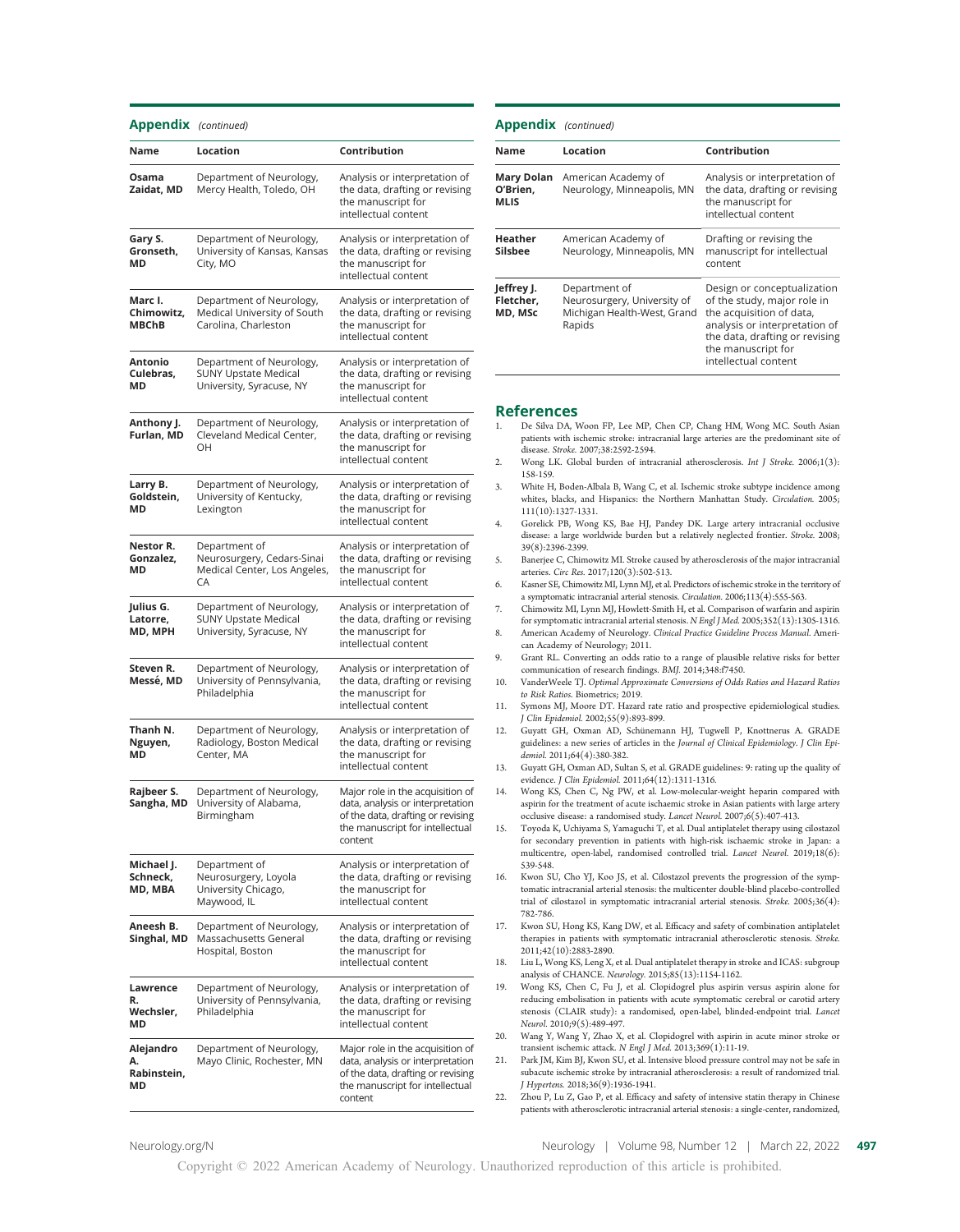single-blind, parallel-group study with one-year follow-up. Clin Neurol Neurosurg. 2014;120:6-13.

- 23. Zhou P, Cao Z, Wang P, et al. The effect of intensive statin therapy on symptomatic intracranial arterial stenosis. Iran J Public Health. 2018;47(2):231-236.
- 24. Meng R, Asmaro K, Meng L, et al. Upper limb ischemic preconditioning prevents recurrent stroke in intracranial arterial stenosis. Neurology. 2012;79(18):1853-1861.
- 25. Meng R, Ding Y, Asmaro K, et al. Ischemic conditioning is safe and effective for octoand nonagenarians in stroke prevention and treatment. Neurotherapeutics. 2015; 12(3):667-677.
- 26. EC/IC Bypass Study Group. Failure of extracranial-intracranial arterial bypass to reduce the risk of ischemic stroke: results of an international randomized trial. N Engl J Med. 1985;313(19):1191-1200.
- 27. Chimowitz MI, Lynn MJ, Derdeyn CP, et al. Stenting versus aggressive medical therapy for intracranial arterial stenosis. N Engl J Med. 2011;365(11):993-1003.
- 28. Derdeyn CP, Chimowitz MI, Lynn MJ, et al. Aggressive medical treatment with or without stenting in high-risk patients with intracranial artery stenosis (SAMMPRIS): the final results of a randomised trial. Lancet. 2014;383(9914):333-341.
- Zaidat OO, Fitzsimmons BF, Woodward BK, et al. Effect of a balloon-expandable intracranial stent vs medical therapy on risk of stroke in patients with symptomatic intracranial stenosis: the VISSIT randomized clinical trial. JAMA. 2015;313: 1240-1248.
- 30. Sacco RL, Kargman DE, Zamanillo MC. Race-ethnic differences in stroke risk factors among hospitalized patients with cerebral infarction: the Northern Manhattan Stroke Study. Neurology. 1995;45(4):659-663.
- 31. Kim YD, Cha MJ, Kim J, et al. Increases in cerebral atherosclerosis according to CHADS2 scores in patients with stroke with nonvalvular atrial fibrillation. Stroke. 2011;42(4):930-934.
- 32. Marzewski DJ, Furlan AJ, St Louis P, Little JR, Modic MT, Williams G. Intracranial internal carotid artery stenosis: longterm prognosis. Stroke. 1982;13:821-824.
- 33. Feldmann E, Wilterdink JL, Kosinski A, et al. The stroke outcomes and neuroimaging of intracranial atherosclerosis (SONIA) trial. Neurology. 2007;68(24):2099-2106.
- 34. Duffis EJ, Jethwa P, Gupta G, Bonello K, Gandhi CD, Prestigiacomo CJ. Accuracy of computed tomographic angiography compared to digital subtraction angiography in the diagnosis of intracranial stenosis and its impact on clinical decision-making. J Stroke Cerebrovasc Dis. 2013;22(7):1013-1017.
- 35. Markus HS, Droste DW, Kaps M, et al. Dual antiplatelet therapy with clopidogrel and aspirin in symptomatic carotid stenosis evaluated using Doppler embolic signal detection: the Clopidogrel and Aspirin for Reduction of Emboli in Symptomatic Carotid Stenosis (CARESS) trial. Circulation. 2005;111(17):2233-2240.
- 36. Chaturvedi S, Turan TN, Lynn MJ, et al. Risk factor status and vascular events in patients with symptomatic intracranial stenosis. Neurology. 2007;69(22):2063-2068.
- 37. Grundy SM, Stone NJ, Bailey AL, et al. 2018 AHA/ACC/AACVPR/AAPA/ABC/ ACPM/ADA/AGS/APhA/ASPC/NLA/PCNA guideline on the management of blood cholesterol: a report of the American College of Cardiology/American Heart association Task Force on clinical practice guidelines. Circulation. 2019;139:e1082-e1143.
- 38. Amarenco P, Kim JS, Labreuche J, et al. A Comparison of Two LDL cholesterol targets after ischemic stroke. N Engl J Med. 2020;382(1):9.
- 39. Flemming KD, Brown RD Jr.. Secondary prevention strategies in ischemic stroke: identification and optimal management of modifiable risk factors. Mayo Clin Proc. 2004;79(10):1330-1340.
- 40. Turan TN, Cotsonis G, Lynn MJ, Chaturvedi S, Chimowitz M, Warfarin-Aspirin Symptomatic Intracranial Disease Trial Investigators. Relationship between blood pressure and stroke recurrence in patients with intracranial arterial stenosis. Circulation. 2007;115(23):2969-2975.
- 41. Yu DD, Pu YH, Pan YS, et al. High blood pressure increases the risk of poor outcome at discharge and 12-month follow-up in patients with symptomatic intracranial large artery stenosis and occlusions: subgroup analysis of the CICAS study. CNS Neurosci Ther. 2015;21(6):530-535.
- 42. Correction to: systematic review for the 2017 ACC/AHA/AAPA/ABC/ACPM/ AGS/APhA/ASH/ASPC/NMA/PCNA guideline for the prevention, detection, evaluation, and management of high blood pressure in adults: a report of the American College of Cardiology/American Heart association Task Force on clinical practice guidelines. Hypertension. 2018;71:e145.
- 43. Amin-Hanjani S, Turan TN, Du X, et al. Higher stroke risk with lower blood pressure in hemodynamic vertebrobasilar disease: analysis from the VERiTAS study. J Stroke Cerebrovasc Dis. 2017;26:403-410.
- 44. Feng X, Chan KL, Lan L, et al. Translesional pressure gradient alters relationship between blood pressure and recurrent stroke in intracranial stenosis. Stroke. 2020; 51(6):1862-1864.
- 45. Lee CD, Folsom AR, Blair SN. Physical activity and stroke risk: a meta-analysis. Stroke. 2003;34(10):2475-2481.
- 46. Kleindorfer DO, Towfighi A, Chaturvedi S, et al. Guideline for the prevention of stroke in patients with stroke and transient ischemic attack: a guideline from the American Heart Association/American Stroke Association. Stroke. 2021;52:e364-e467.
- 47. Alexander MJ, Zauner A, Chaloupka JC, et al. WEAVE trial: final results in 152 onlabel patients. Stroke. 2019;50(4):889-894.
- 48. Aghaebrahim A, Agnoletto GJ, Aguilar-Salinas P, et al. Endovascular recanalization of symptomatic intracranial arterial stenosis despite aggressive medical management. World Neurosurg. 2019;123:e693-e699.
- US Food and Drug Administration. Use of the Stryker Wingspan stent system outside of approved indications leads to an increased risk of stroke or death: FDA Safety Communication [online]. Accessed December 20, 2020. [fda.gov/medical-devices/](http://fda.gov/medical-devices/medical-device-safety/use-stryker-wingspan-stent-system-outside-approved-indications-leads-increased-risk-stroke-or-death) [medical-device-safety/use-stryker-wingspan-stent-system-outside-approved-indica](http://fda.gov/medical-devices/medical-device-safety/use-stryker-wingspan-stent-system-outside-approved-indications-leads-increased-risk-stroke-or-death)[tions-leads-increased-risk-stroke-or-death](http://fda.gov/medical-devices/medical-device-safety/use-stryker-wingspan-stent-system-outside-approved-indications-leads-increased-risk-stroke-or-death)
- 50. US Food and Drug Administration. 522 Postmarket surveillance studies database: rates of stroke and death [online]. [accessdata.fda.gov/scripts/cdrh/cfdocs/cfPMA/](http://accessdata.fda.gov/scripts/cdrh/cfdocs/cfPMA/pss.cfm?t_id=297&c_id=762) [pss.cfm?t\\_id=297&c\\_id=762](http://accessdata.fda.gov/scripts/cdrh/cfdocs/cfPMA/pss.cfm?t_id=297&c_id=762)
- 51. Gröschel K, Schnaudigel S, Pilgram SM, Wasser K, Kastrup A. A systematic review on outcome after stenting for intracranial atherosclerosis. Stroke. 2009;40(5):e340-7.
- 52. Stapleton CJ, Chen YF, Shallwani H, et al. Submaximal angioplasty for symptomatic intracranial atherosclerotic disease: a meta-analysis of peri-procedural and long-term risk. Neurosurgery. 2020;86(6):755-762.
- 53. Kadooka K, Hagenbuch N, Anagnostakou V, Valavanis A, Kulcsár Z. Safety and efficacy of balloon angioplasty in symptomatic intracranial stenosis: a systematic review and meta-analysis. J Neuroradiol. 2020;47(1):27-32.
- 54. Dumont TM, Sonig A, Mokin M, et al. Submaximal angioplasty for symptomatic intracranial atherosclerosis: a prospective phase I study. J Neurosurg. 2016;125(4):964-971.
- 55. Powers WJ, Clarke WR, Grubb RL Jr., Videen TO, Adams HP, Derdeyn CP. Extracranialintracranial bypass surgery for stroke prevention in hemodynamic cerebral ischemia: the Carotid Occlusion Surgery Study randomized trial. JAMA. 2011;306(18):1983-1992.
- 56. Wang X, Tong X, Shi M, Shang Y, Wang H. Occipital artery to extradural vertebral artery bypass for posterior circulation ischemia. Oper Neurosurg. 2019;16(5):527-538.
- 57. Rennert RC, Steinberg JA, Strickland BA, et al. Extracranial-to-intracranial bypass for refractory vertebrobasilar insufficiency. World Neurosurg. 2019;126:552-559.
- 58. Dusick JR, Liebeskind DS, Saver JL, Martin NA, Gonzalez NR. Indirect revascularization for nonmoyamoya intracranial arterial stenoses: clinical and angiographic outcomes. J Neurosurg. 2012;117(1):94-102.
- Komotar RJ, Starke RM, Otten ML, et al. The role of indirect extracranial-intracranial bypass in the treatment of symptomatic intracranial atheroocclusive disease. J Neurosurg. 2009;110(5):896-904.
- 60. Zhang M, Horiuchi T, Nitta J, et al. Intraoperative test occlusion as adjustment of extracranial-to-intracranial bypass strategy for unclippable giant aneurysm of the internal carotid artery. World Neurosurg. 2019;122:129-132.

Additional references e1–e37 available in the supplemental document, [links.lww.com/](http://links.lww.com/WNL/B803) [WNL/B803](http://links.lww.com/WNL/B803)

# Quality Improvement: Start Small to Make Big Changes

You deliver excellent patient care, but there is always room for improvement. In health care, quality improvement (QI) is the framework used to systematically improve the ways care is delivered to patients. Learn how to increase desired health outcomes. Browse AAN resources to help you drive change at AAN.com/Practice/Quality.